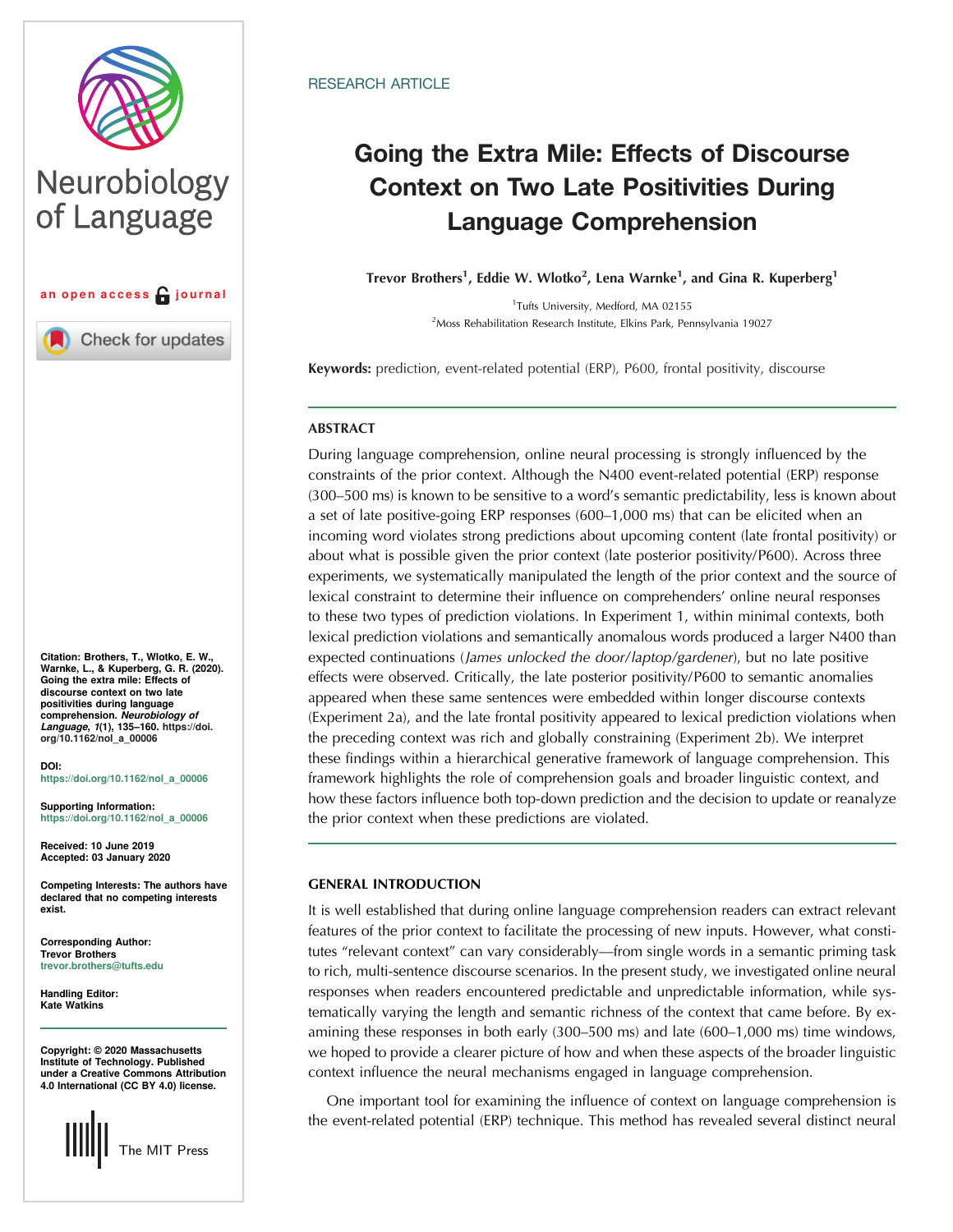components that are differentially sensitive to manipulations of linguistic context. One of the most frequently investigated ERP components is the N400, which is a negative-going waveform observed between 300 and 500 ms after stimulus onset that is maximal over centralparietal electrode sites. During sentence comprehension, words that are semantically predictable in relation to their preceding context generate an N400 of smaller amplitude than words that are semantically unpredictable [\(Kutas & Hillyard, 1984\)](#page-24-0) or anomalous [\(Kutas & Hillyard, 1980\)](#page-24-0). The amplitude of the N400 evoked by an incoming word is thought to reflect the retrieval or access to its semantic features that have not already been predicted [\(Kuperberg, 2016](#page-24-0); [Kutas & Federmeier,](#page-24-0) [2011\)](#page-24-0).

The N400 component has played an important role in understanding the relative influences of local and global contexts in facilitating online comprehension. Although some early, twostage models of language comprehension argued for a delayed influence of global context on word processing ([Rayner, Garrod, & Perfetti, 1992;](#page-25-0) [Till, Mross, & Kintsch, 1988\)](#page-25-0), a number of ERP studies have shown that discourse-based constraints can have an immediate influence on the amplitude of the N400 [\(Kuperberg, Paczynski, & Ditman, 2011;](#page-24-0) [Van Berkum, Hagoort, &](#page-25-0) [Brown, 1999;](#page-25-0) [Van Berkum, Zwitserlood, Hagoort, & Brown, 2003\)](#page-25-0). Moreover, these N400 effects are indistinguishable (in terms of latency and scalp topography) from N400 facilitation effects arising from local sentence contexts. These findings, in combination with similar results from eye-tracking while reading [\(Fitzsimmons & Drieghe, 2013\)](#page-23-0), show that comprehenders can, in principle, rapidly combine information from both local and global contexts to help facilitate lexicosemantic processing (see [Ledoux, Camblin, Swaab, & Gordon, 2006](#page-24-0), for a review).

In contrast to the N400, much less is known about the context sensitivity of languagerelated ERP responses that peak after the N400 time window. Here we consider two such ERP components—the late frontal positivity and the late posterior positivity/P600—both positivegoing waveforms that are detected on the scalp surface between 600 and 1,000 ms following word onset.

The late frontal positivity is maximal over frontal electrode sites and was first characterized as a response to plausible but unexpected words appearing in highly constraining sentence contexts ([Federmeier, Wlotko, De Ochoa-Dewald, & Kutas, 2007](#page-23-0); [Kutas, 1993](#page-24-0)). For example, after a constraining context, After proposing, he put the ring on her…, an unexpected continuation (dresser) would not only elicit a larger N400 response, but also a larger late frontal positivity relative to the expected completion (*finger*). It has been variously proposed that this late frontal positivity response reflects the detection of a lexical prediction violation, the inhi-bition of an incorrectly predicted word ([Federmeier et al., 2007;](#page-23-0) [Kutas, 1993](#page-24-0)), and/or the incorporation of new unexpected information into a higher-level representation of meaning ([Brothers, Swaab, & Traxler, 2015](#page-23-0); [DeLong, Quante, & Kutas, 2014](#page-23-0); [Federmeier, Kutas, &](#page-23-0) [Schul, 2010](#page-23-0); [Kuperberg, Brothers, & Wlotko, 2020\)](#page-24-0).

The late posterior positivity/P600, in contrast, is maximal over parietal and occipital sites, and was first characterized as an ERP response to words that are syntactically anomalous or structurally dispreferred ([Hagoort, Brown, & Groothusen, 1993](#page-24-0); [Osterhout & Holcomb, 1992\)](#page-24-0). This initial association between the P600 and syntactic processing was later revised when it became clear that syntactically correct sentences with anomalous semantic interpretations can also elicit the effect. For example, [Kuperberg, Sitnikova, Caplan, and Holcomb \(2003\)](#page-24-0) showed that semantically anomalous sentences (e.g., Every morning for breakfast the eggs would eat…) produced a robust late posterior positivity/P600 effect relative to plausible control sentences (Every morning for breakfast the boys would eat...). It is important to note that unlike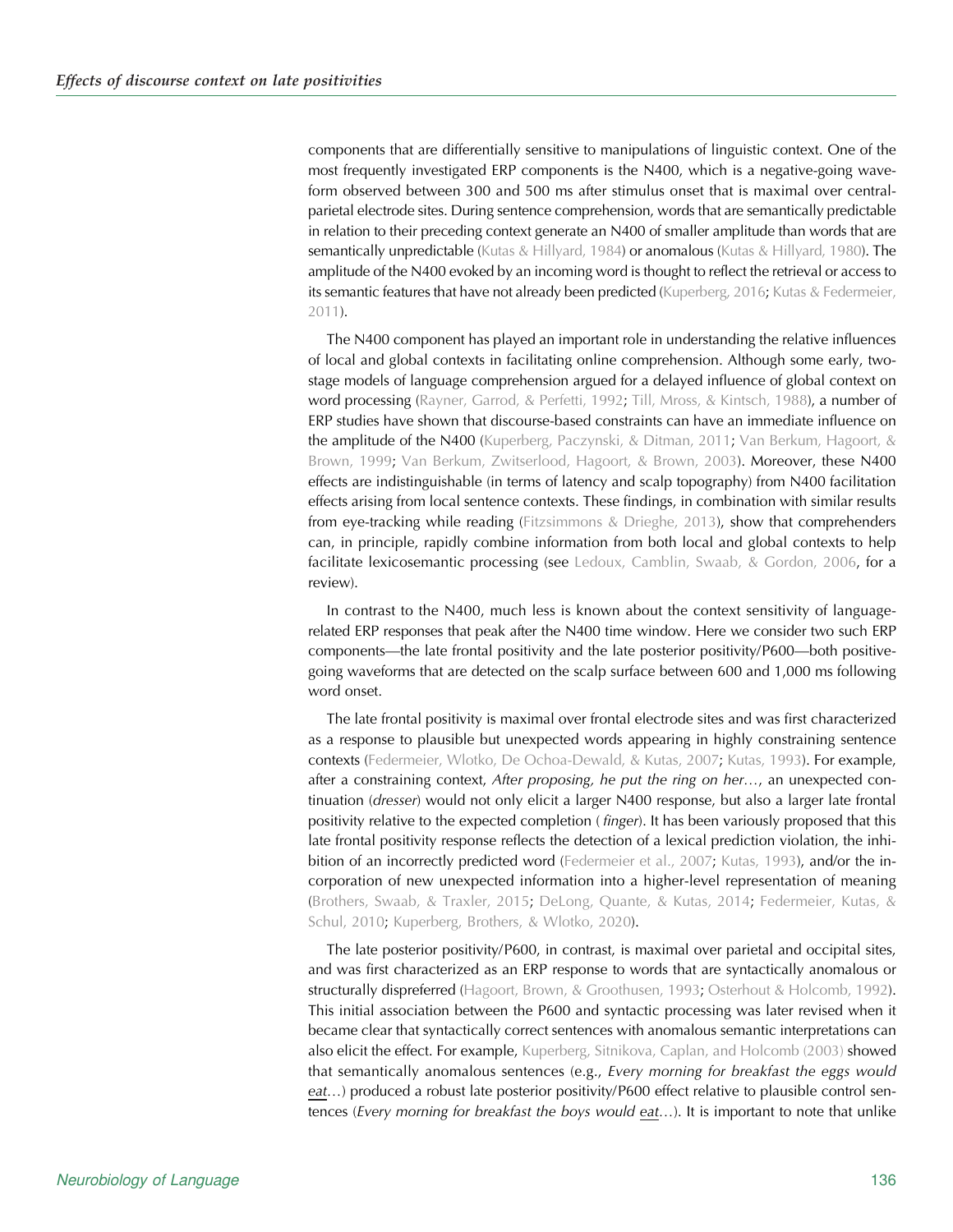the late frontal positivity effect, the late posterior positivity/P600 effect is typically produced by continuations that are perceived as semantically impossible given the constraints of the prior context ([Kuperberg, 2007](#page-24-0); [van de Meerendonk, Kolk, Vissers, & Chwilla, 2010](#page-25-0); see [Van Petten](#page-25-0) [& Luka, 2012](#page-25-0) for a review of the early literature). This component has been linked to the detection of conflict between competing interpretations during language comprehension (Kim  $\&$ [Osterhout, 2005](#page-24-0); [Kuperberg, 2007](#page-24-0); [Paczynski & Kuperberg, 2012](#page-24-0); [van de Meerendonk, Kolk,](#page-25-0) [Chwilla, & Vissers, 2009](#page-25-0)), second-pass reanalysis (van de Meerendonk et al., 2010), and/or prolonged attempts to make sense of the input ([Kuperberg, 2007](#page-24-0)).

We have recently proposed that these two late positivities and the N400 can be understood within a single theoretical framework, by appealing to a hierarchical generative model of language comprehension ([Kuperberg, 2016;](#page-24-0) [Kuperberg et al., 2020](#page-24-0); [Kuperberg & Jaeger, 2016\)](#page-24-0). Within this framework, the comprehender draws upon a generative model—a network of stored linguistic and nonlinguistic representations that they believe are relevant to achieve their current goal. Information within this network is organized across multiple representational levels, which include semantic and syntactic features, as well as event structures that describe the semantic-thematic roles of individual propositions (see [Dowty, 1989](#page-23-0); [Jackendoff, 1987](#page-24-0)). If the comprehender's overarching goal is deep comprehension, then, at the highest level of the network, they will establish a situation model. Rather than simply encoding a surface-level representation of the text, this situation model constitutes a high-level representation of the full set of events being conveyed within the prior discourse, including the referential, spatial, temporal, motivational, and causal coherence relationships that link them together [\(Van Dijk & Kintsch,](#page-25-0) [1983;](#page-25-0) [Zwaan & Radvansky, 1998](#page-25-0)).

Unlike earlier models of text/discourse comprehension (e.g., [Kintsch, 1988](#page-24-0)), this hierarchical generative framework is both generative and anticipatory. At any particular time, the comprehender may have high-level "hypotheses" at the level of the situation model, and, to test these hypotheses, propagate probabilistic predictions down to lower levels of the hierarchy ("top-down prediction"). Because new bottom-up information flows up the network, any information that has already been predicted is "explained away," and any unpredicted information (prediction error) is passed up the hierarchy to update hypotheses at higher levels. In the brain, this type of message-passing scheme is known as *predictive coding* ([Friston, 2005](#page-23-0); [Mumford, 1992](#page-24-0); [Rao & Ballard, 1999\)](#page-24-0).

We refer to the full generative model that is deployed during deep comprehension (the situation model and levels of the network below it) as the communication model. Because this communication model specifies the comprehender's assumptions about the current speaker and communicative environment (cf. [Frank & Goodman, 2012\)](#page-23-0), it places constraints over what sorts of inputs can (or cannot) be successfully incorporated at different levels of the hierarchy. For example, a comprehender's communication model may incorporate the assumption that the communicator will describe events that are possible in the real world, placing constraints over the inputs that can be incorporated into the situation model.

As discussed by [Kuperberg et al. \(2020\),](#page-24-0) within this hierarchical generative framework, the N400 reflects the process of accessing semantic features associated with the incoming word that have not already been predicted from the prior context (semantic prediction error). The late frontal positivity is hypothesized to reflect shifts in belief at the level of the situation model in order to successfully incorporate new unanticipated information. Finally, the late posterior positivity/P600 is triggered when the bottom-up input is incompatible with the communication model, and therefore cannot be successfully incorporated at a particular level of the hierarchy. In the case of the P600 evoked by semantic anomalies, this component is triggered by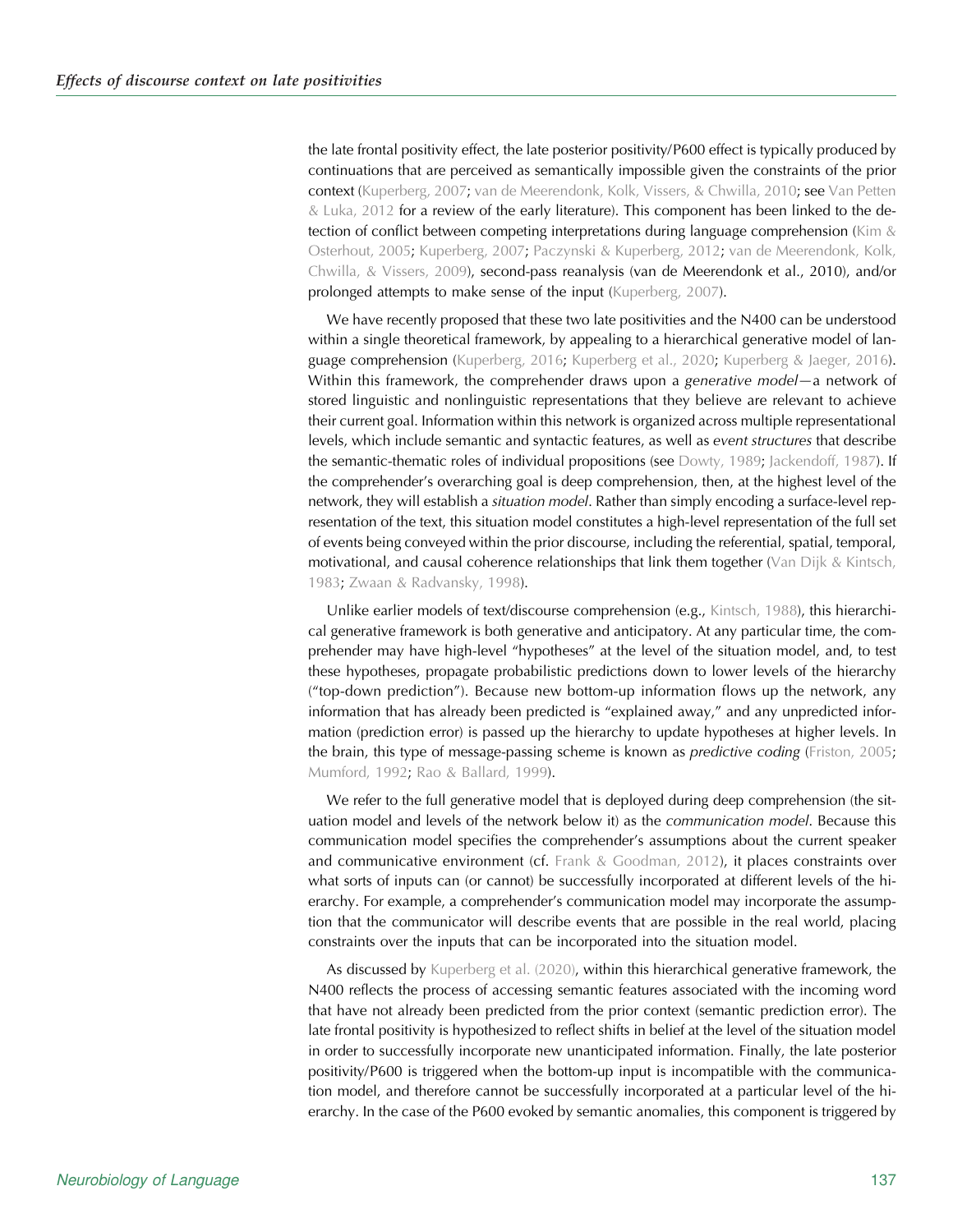a failure to incorporate the new input at the level of the situation model. This results in prolonged attempts to make sense of the input through second-pass reanalysis or repair, and possibly through modifying the constraints of the communication model itself (adaptation).

# The Role of Context and the Present Study

Within the hierarchical generative framework described above, both the late frontal positivity and the "semantic" late posterior positivity/P600 are thought to be generated by mismatches between the bottom-up input and the content/constraints present at the level of the situation model. Thus, according to this account, if no situation model has been established—that is, if the goal is not deep comprehension—then these two ERP responses should not be elicited, regardless of the predictability or plausibility of the bottom-up input. Clearly, many factors can determine whether we engage in deep comprehension and establish a situation model. These include the explicit task given to the reader, their internal motivation, and, of most relevance to the present study, the nature of the preceding context (see [Zwaan & Radvansky, 1998,](#page-25-0) for discussion). For example, contexts that introduce characters, goals, and coherence relationships between events will encourage comprehenders to establish a situation model—that is, to engage in deep comprehension. In contrast, following a short, semantically impoverished context, comprehenders may fail to establish a situation model, with potential consequences for the elicitation of these late positive components.

Although this issue has not been investigated in detail, there is some preliminary evidence supporting a link between the two late ERP responses and the nature of the prior context. For example, although the late frontal positivity is typically observed in response to unexpected words within extended single-sentence [\(DeLong, Urbach, Groppe, & Kutas, 2011\)](#page-23-0) and multisentence discourse scenarios ([Kuperberg et al., 2020\)](#page-24-0), this effect has not been observed in simple semantic priming paradigms. Although semantically associated primes produce clear N400 reductions on expected target words (hot – cold) [\(Bentin, McCarthy, & Wood, 1985;](#page-23-0) [Rugg,](#page-25-0) [1985](#page-25-0)), there is no enhancement of the late frontal positivity to unexpected targets (e.g., hot − brown), even when the broader environment encourages participants to predict [\(Holcomb,](#page-24-0) [1988](#page-24-0); [Lau, Holcomb, & Kuperberg, 2013](#page-24-0)).

The nature of the prior context has also been linked to the presence of the late posterior positivity/P600 following semantic anomalies (see [Kuperberg, 2007](#page-24-0), for discussion). In a review of the early literature, [Szewczyk and Schriefers \(2011\)](#page-25-0) noted that semantic anomalies presented in impoverished sentence contexts often fail to show a late posterior positivity/ P600 (e.g., [Ainsworth-Darnell, Shulman, & Boland, 1998;](#page-23-0) [Friederici, Pfeifer, & Hahne,](#page-23-0) [1993](#page-23-0); [Friederici, Steinhauer, & Frisch, 1999](#page-23-0); [Gunter, Friederici, & Hahne, 1999;](#page-24-0) [Osterhout](#page-24-0) [& Nicol, 1999](#page-24-0); see also [Kos, Vosse, van den Brink, & Hagoort, 2010](#page-24-0); [Lau, Namyst, Fogel &](#page-24-0) [Delgado, 2016](#page-24-0); [Li, Shu, Liu, & Li, 2006](#page-24-0)), while studies with longer introductory contexts (three or more content words preceding a violation) often do show a posterior late positivity/P600, at least based on an informal inspection of the ERP waveforms (for early examples, see [Ganis,](#page-23-0) [Kutas, & Sereno, 1996](#page-23-0); [Kutas & Hillyard, 1980,](#page-24-0) [1983;](#page-24-0) [Münte, Heinze, Matzke, Wieringa, &](#page-24-0) [Johannes, 1998](#page-24-0)). Perhaps the most direct illustration of this relationship between context and the late posterior positivity/P600 comes from an auditory comprehension study by [Nieuwland](#page-24-0) [and Van Berkum \(2005\)](#page-24-0). In this study, when participants encountered a semantic anomaly at the beginning of a discourse (Next, the woman told the suitcase...), this anomaly produced a robust N400 effect. However, when the same anomaly was placed at the end of an otherwise coherent narrative, it produced no N400 and a greatly enhanced late posterior positivity/P600 effect instead.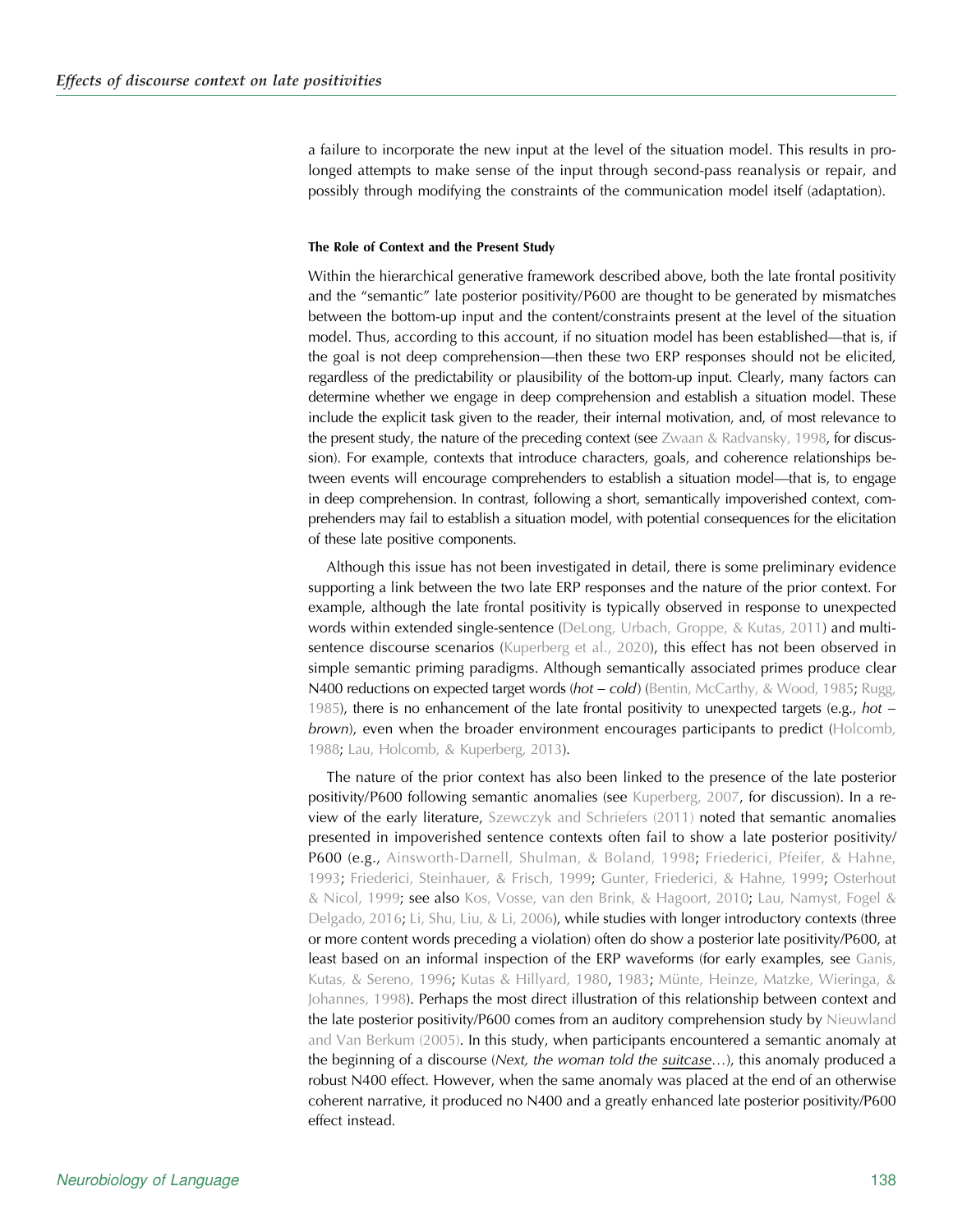Although these previous studies provide some evidence that the length and/or constraint of a prior context can play a role in modulating both the late frontal positivity and the late posterior positivity/P600, the hypothesized link between context and these two late ERP responses has not been systematically investigated. Specifically, it remains unclear what contextual factors may play a role in modulating these effects, including: (a) the amount of prior context, (b) its degree of constraint for an upcoming word, and/or (c) the source of lexical constraint (originating from a local context vs. a rich global context). By examining these questions, we hope to shed light on the functional significance of these two late positive effects, as well as the neurocognitive processes that are engaged when readers encounter unpredicted linguistic inputs.

Our starting point was a recent study by [Kuperberg et al. \(2020\)](#page-24-0), who dissociated the N400, the late frontal positivity, and the late posterior positivity/P600 effects in a single study during multi-sentence discourse comprehension. In that study, participants read and monitored the coherence of three-sentence scenarios, some of which were highly predictive of a particular direct object noun.

The lifeguards received a report of sharks right near the beach. Their immediate concern was to prevent any incidents in the sea. Hence, they cautioned the…

- 1a) …swimmers (Expected)
- 1b) …trainees (Unexpected)
- 1c) …drawer (Anomalous)

This study showed a clear dissociation between the amplitude of the N400, which was primarily sensitive to lexical probability, and the two late positivities that were produced by words that violated prior predictions. Critically, the late frontal positivity was observed primarily to plausible but unexpected words (trainees), whereas semantic anomalies (drawer) that yielded an impossible interpretation, instead evoked the late posterior positivity/P600.

In the present set of experiments, we used a parallel experimental design that systematically manipulated the length of the prior context and the source of lexical constraint to investigate their role in eliciting these three ERP components. In Experiment 1, participants read minimal sentence contexts in which the constraint of the context was provided by a single verb in the local context (Susan swept the...), and ERPs were recorded to expected, unexpected, and anomalous continuations (Experiment 1, single sentence). In Experiment 2a, ERP responses were recorded to these same *locally constraining* sentences when presented as part of a longer three-sentence scenario. In Experiment 2b, ERP responses were recorded to a separate set of globally constraining three-sentence scenarios (a subset of those used in [Kuperberg et al.,](#page-24-0) [2020\)](#page-24-0), in which lexical constraint at the critical word depended on the entire preceding discourse. In this way, we separately examined how the length of the preceding context (Experiment 1 vs. 2a) and its source of lexical constraint (Experiment 2a vs. 2b) might influence how readers process contextually unexpected information during online comprehension.

### EXPERIMENT 1

# Introduction

In Experiment 1, we contrasted ERP responses to expected, unexpected, and anomalous critical words, following prior studies that have dissociated the late frontal and posterior positivities. However, rather than using multi-sentence discourse contexts [\(DeLong et al., 2014](#page-23-0); [Kuperberg et al., 2020](#page-24-0)), we used very simple three-word contexts in which constraint was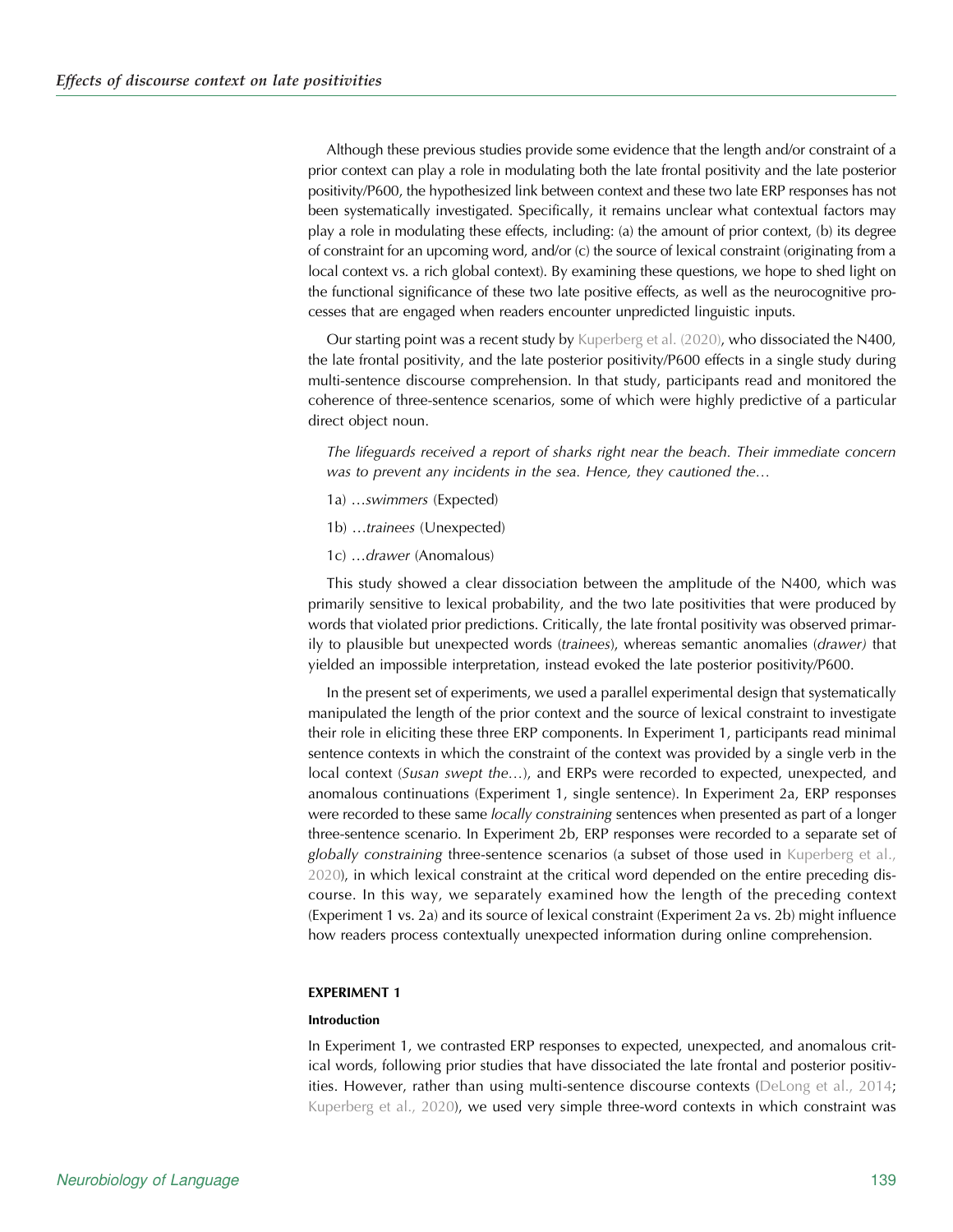determined purely by the lexical properties of a single verb ("unlocked" in the examples below):

- James unlocked the…
- 2a) …door (Expected)
- 2b) …laptop (Unexpected)
- 2c) …gardener (Anomalous)

A large body of previous work in sentence comprehension suggests that words are recognized more rapidly and produce smaller N400 amplitudes when they are predictable given the preceding context [\(Kutas & Hillyard, 1984;](#page-24-0) [Rayner & Well, 1996](#page-24-0)). We therefore predicted that, relative to the two other conditions, the amplitude of the N400 would be reduced on critical words that were highly expected given the constraints of the prior verb.

Our main question was whether the late frontal and posterior positivities would be produced by words that violated these short, lexically constraining sentence contexts. As noted in the General Introduction, although the late frontal positivity is reliably observed to unexpected words in longer sentence and discourse contexts, this effect is not typically observed in single word-priming paradigms. In addition, there is evidence that the late posterior positivity/ P600 evoked by semantic anomalies is attenuated or even absent when the preceding context is short ([Kuperberg, 2007;](#page-24-0) [Lau et al., 2016](#page-24-0); [Nieuwland & Van Berkum, 2005;](#page-24-0) [Szewczyk &](#page-25-0) [Schriefers, 2011\)](#page-25-0). In the current experiment, we asked whether these two late positivities would be observed in short, relatively impoverished sentence contexts, which, nonetheless, still constrained for a particular upcoming word.

As discussed in the General Introduction, there has been some debate about the neurocognitive mechanisms underlying these two positivities, with some accounts emphasizing their role in detecting violations at lower levels of representations, and others, including the generative framework outlined above, emphasizing their role in higher-level comprehension. The results of this experiment can help arbitrate between these broad accounts. Specifically, if a robust late frontal positivity is elicited by unexpected continuations following short but lexically constraining contexts (*James unlocked the laptop*), this would suggest that violations of lexical constraint are sufficient for triggering this ERP response. Similarly, if a robust late posterior positivity is observed to anomalous continuations (James unlocked the gardener), this would suggest that outright violations of a verb's selectional restrictions are sufficient for triggering this response. If, however, no late positivities are observed in Experiment 1, this would suggest that, rather than simply reflecting the violation of lexical predictions, these ERP effects may, at least in part, reflect activity at a higher levels of representation.

#### **Materials**

To generate sentence materials for this ERP study, we first needed to identify a set of verbs that were predictive of a particular upcoming noun (e.g., unlocked the door, dimmed the lights, raked the leaves). To accomplish this, we first collected a set of 617 transitively biased verbs from a variety of sources ([Levin, 1993;](#page-24-0) [Paczynski & Kuperberg, 2011,](#page-24-0) [2012\)](#page-24-0). We then carried out a behavioral cloze norming task to determine which of these verbs were the most lexically constraining. Participants, recruited from Amazon's Mechanical Turk, were asked to read a set of short active sentences containing a proper name, the verb, and a determiner (e.g., James unlocked the…). For each sentence, participants filled in the first continuation that came to mind. After excluding participants who failed to follow instructions, a minimum of 90 cloze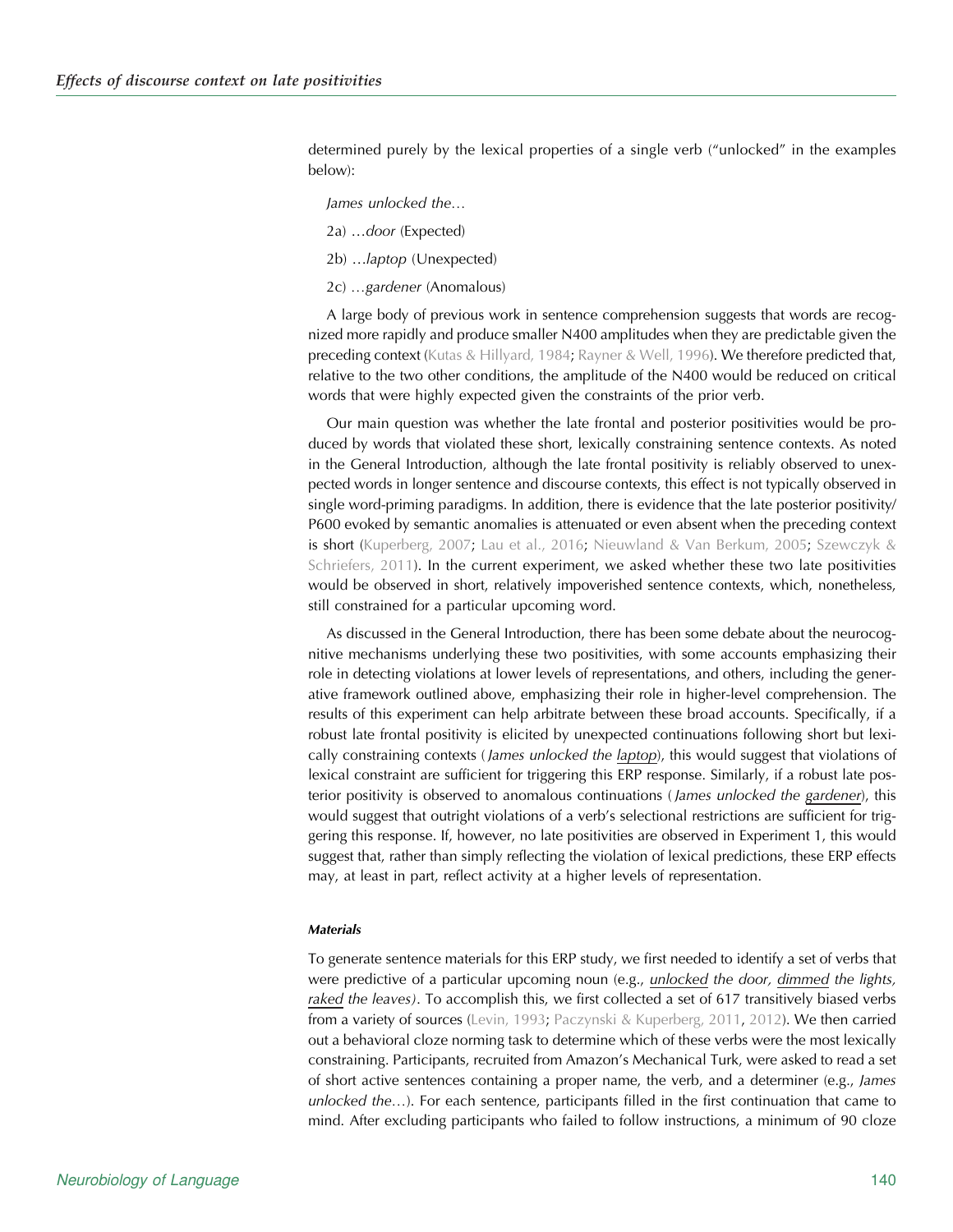responses were obtained for all verbs. The lexical constraint of each verb was determined by calculating the proportion of participants providing the most common completion for each context.

Based on these cloze norms, we selected 87 verbs that constrained for a particular noun. The average constraint of these verbs was 63% (standard deviation [SD]: 15%, range: 99%–36%). For each verb, we selected three nouns: an expected noun that was always the most common completion provided in the cloze test, an unexpected noun that was still plausible, and a semantically anomalous noun that violated the selection constraints of the preceding verb (James unlocked the door/laptop/gardener…). The unexpected and anomalous nouns were closely matched in cloze probability (both less than 1%). Moreover, unexpected and anomalous nouns were lexically identical, with the same words being counterbalanced across sentence contexts in a Latin square design (*Judy alerted the police/gardener/laptop...;* see supplementary appendix [\[https://www.](https://www.mitpressjournals.org/doi/suppl/10.1162/nol_a_00006) [mitpressjournals.org/doi/suppl/10.1162/nol\\_a\\_00006](https://www.mitpressjournals.org/doi/suppl/10.1162/nol_a_00006)] for additional examples). On average, the expected nouns were slightly shorter and more frequent than the unexpected/anomalous nouns (expected: 4.9 characters, unexpected: 6.6, anomalous: 6.6; expected: 3.7 log per million, unexpected: 2.6, anomalous: 2.6, SUBTLEX-US frequency; [Brysbaert & New, 2009](#page-23-0)).

Using these noun-verb pairings, we generated a set of short, simple active sentences. Each sentence included a proper name, a verb, and a determiner, with the critical noun always appearing as the fourth word of the sentence (Beth raked the leaves). We then asked a new group of 36 participants (12 per list) to rate the plausibility of each item on a seven-point scale (ranging from "makes perfect sense" to "makes no sense at all"). As expected, there were clear differences in plausibility between the three conditions (expected: mean =  $6.8$ , SD =  $0.3$ , unexpected: mean = 5.8, SD = 1.1, anomalous: mean = 1.8, SD = 0.6; all pairwise  $p < .001$ ).

For the main ERP experiment, we added an additional three to seven words to each sentence, which were held constant across conditions, ensuring that the critical noun was never sentence-final (e.g., Beth raked the leaves out back in the yard). The three high constraint conditions described above (James unlocked the door/laptop/gardener...) and an additional low constraint filler condition (*Emma confiscated the laptop...*) were counterbalanced across four lists. Items in this fourth filler condition contained verbs that were not highly predictive of an upcoming noun (constraint =  $21\%$ , SD =  $9\%$ ) and which could also continue with a plausible or anomalous continuation. These fillers ensured that not all of the sentences were highly constraining, as in [Kuperberg et al. \(2020\).](#page-24-0) Because of this counterbalancing scheme, participants saw 21 to 22 items in each of our three conditions of interest, which were randomly interspersed with 154 filler sentences with a similar structure. Thus, participants saw 220 trials in total, with an equal number of sentences with high- and low-constraint verbs and an equal number of sentences with plausible and anomalous object nouns.

#### **Participants**

We report data from 30 participants (16 female, mean age = 22 years). Data from four additional participants were excluded—one due to excessive EEG artifact and three due to accuracies below 75% in the acceptability judgment task (see subsequent text). All participants were recruited from Tufts University and the surrounding community. They were screened on the basis of the following exclusion criteria: significant exposure to any language other than English before the age of 5, history of psychiatric or neurological diagnoses or injury, and the use of psychoactive medication within the preceding 6 months. Participants were right-handed as assessed by the Edinburgh Handedness Inventory. They provided written informed consent, were paid for their time, and all protocols were approved by Tufts University Social, Behavioral, and Educational Research Institutional Review Board.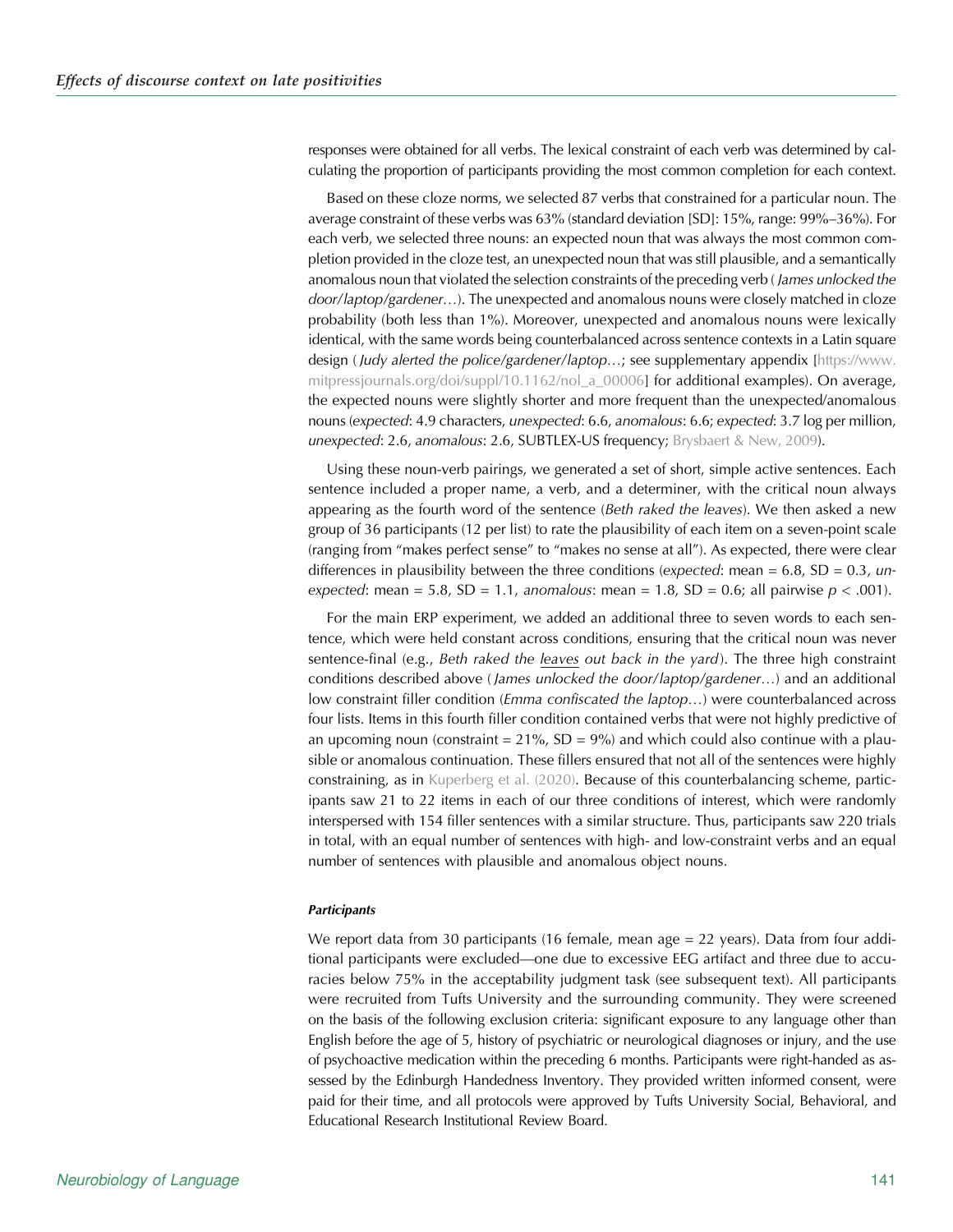#### Procedure and preprocessing

Participants sat comfortably in a dimly lit room, approximately 100 cm from the computer screen. After being prepared for EEG, they performed a short practice session, followed by four experimental blocks. On each trial, participants first saw a central fixation cross, and a sentence was then presented, one word at a time in the center of the screen. Each word appeared for 450 ms with a blank 100-ms interstimulus interval between words. Participants were asked to read each sentence silently for comprehension, and, at the end of each trial, to judge whether or not the preceding sentence "made sense," indicating their decision by pressing one of two keys. The entire experiment lasted approximately 1 hour.

Throughout the experiment, EEG was recorded from the scalp using 32 active electrodes (with a modified 10/20 system montage), using a Biosemi Active-Two acquisition system. Signals were digitized at 512 Hz and a passband of DC - 104 Hz. The EEG was referenced offline to the average of the right and left mastoids, and a 0.1 to 30 Hz bandpass filter was applied. The EEG was then segmented into epochs (−100 ms to 1,000 ms), time-locked to the onset of the critical noun. Epochs containing artifacts such as blinks, eye movements, or muscle artifacts were rejected prior to analysis. On average, there were 18 trials per condition following artifact rejection (range: 10–22), with no significant differences in artifact rejection rates across conditions,  $F(2,58) = 0.8$ ,  $p = .48$ .

### Statistical analysis strategy

EEG data were averaged for each subject and condition using a −100-ms prestimulus baseline. EEG amplitudes were then averaged across electrode sites within specific spatiotemporal regions of in-terest that were selected a priori based on a previous study using a similar design [\(Kuperberg et al.,](#page-24-0) [2020](#page-24-0)). The N400 was operationalized as the average voltage across electrode sites within a central region (Cz, CPz, C3/4, CP1/2) between 300 and 500 ms. The late frontal positivity was operationalized as the average voltage across electrode sites within a prefrontal region (FPz, AFz, FP1/2, AF3/ 4) between 600 and 1,000 ms, and the late posterior positivity/P600 as the average voltage within a posterior region (Pz, Oz, P3/4, O1/2), also between 600 and 1,000 ms. Within each spatiotemporal region, we first conducted an omnibus analysis of variance (ANOVA; three levels of Condition), which was then followed up by pairwise comparisons of interest.

#### **Results**

#### Behavioral results

In the final sample of participants, behavioral accuracy was generally high (89%). Participants were more accurate in judging the plausibility of sentences with expected critical words (95%), than those with unexpected (85%) or anomalous (86%) critical words.

### ERP results

N400 (300-500 ms, Central region). In the N400 spatiotemporal region of interest, we observed a main effect of Condition,  $F(1,29) = 17.3$ ,  $p < .001$ , which was driven by a reduction in N400 amplitudes for expected versus unexpected critical words,  $t(29) = -4.84$ ,  $p < .001$ . N400 amplitudes to unexpected and anomalous critical words did not differ significantly from one another,  $t(29) = 0.90$ ,  $p = .35$ .

Late frontal positivity (600-1,000 ms, Prefrontal region). Unlike for the N400, there was no main effect of Condition on the late frontal positivity,  $F(1,29) = 0.64$ ,  $p = .53$ . Consistent with this null effect, a planned pair-wise comparison revealed no significant differences between expected and unexpected critical words,  $t(29) = 0.97$ ,  $p = .34$ .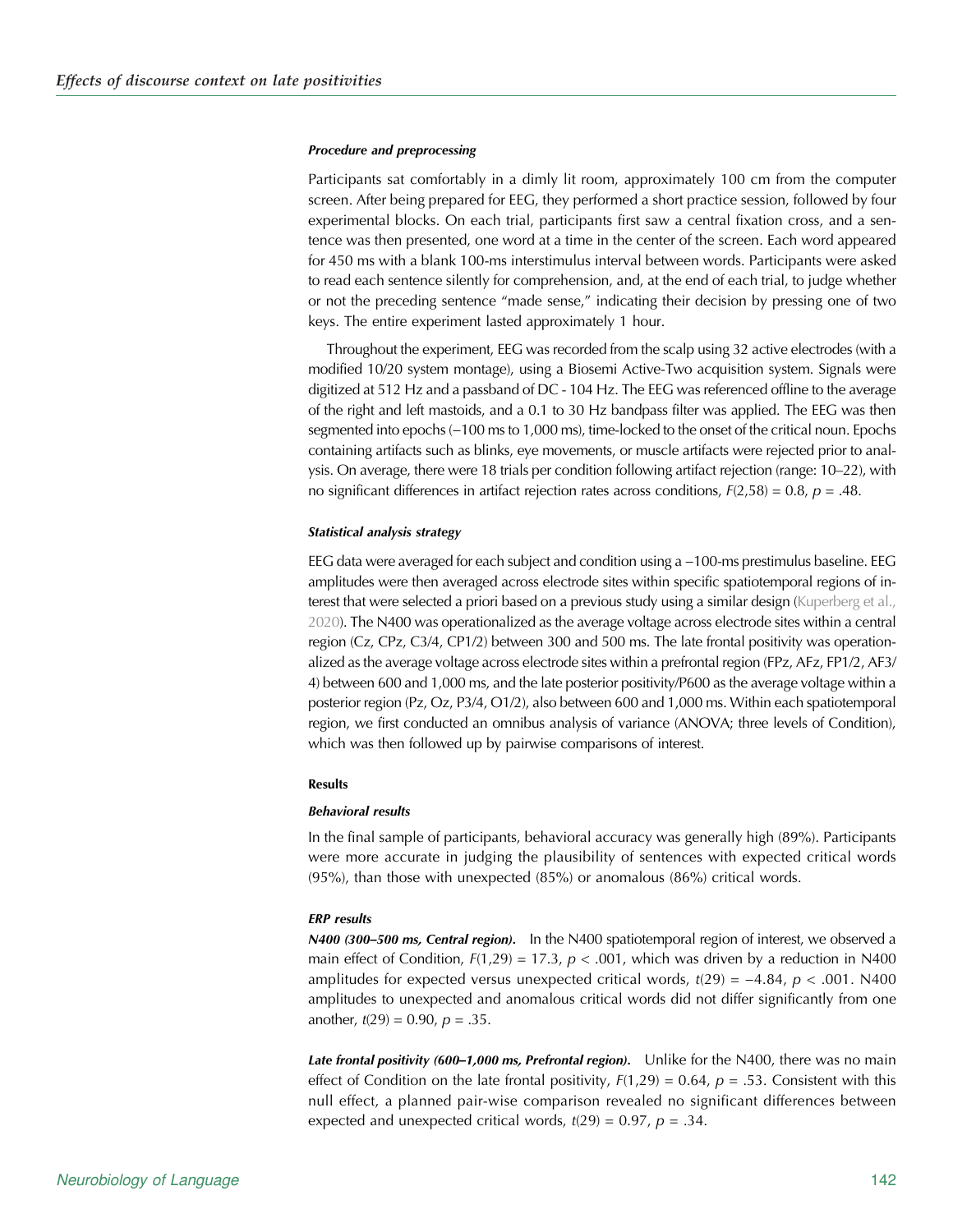Late posterior positivity/P600 (600-1,000 ms, Posterior region). Similar null effects were observed on the late posterior positivity/P600. Again, we observed no significant main effect of Condition,  $F(1,29) = 0.2$ ,  $p = .81$ , and a planned pair-wise comparison confirmed that there was no significant difference between expected and anomalous critical words,  $t(29) = 0.22$ ,  $p = .83$ .

# Discussion

In Experiment 1, participants read short active sentences and judged whether they made sense while ERPs were recorded from the scalp. Our goal was to assess the effects of minimal sentential contexts on neural responses to expected, unexpected, and semantically anomalous words. As expected, the amplitude of the N400 evoked by predictable nouns (James unlocked the door) was smaller than that evoked by unpredictable but plausible continuations (laptop) or anomalous continuations (gardener). This finding is consistent with many previous findings relating cloze probability and the N400 ([Kutas & Hillyard, 1984](#page-24-0)), as well as with studies demonstrating facilitated semantic access to words preceded by semantically associated contexts ([Camblin, Gordon, & Swaab, 2007](#page-23-0); [Li et al., 2006](#page-24-0)).

Despite these clear differences on the N400, we saw no significant effects following the N400 time window (600–1,000 ms), either at frontal or posterior electrode sites (Figure 1). This finding differs from the results of a recent ERP study using rich discourse contexts ([Kuperberg et al., 2020](#page-24-0)), which demonstrated both late positivities in sentences with a similar syntactic structure and similar levels of lexical constraint. In terms of the late frontal positivity,



# **Experiment 1, Short Sentences**

Figure 1. Grand-average event-related potentials (ERPs) for the three conditions, plotted at three midline electrode sites. In this and subsequent figures, negative is plotted up, and all waveforms were low-pass filtered at 15 Hz for presentation purposes. Bar graphs to the right show average voltages within each spatiotemporal region of interest (see text) with  $\pm 1$  standard error of the mean (SEM) error bars, calculated within-subject ([Morey, 2008\)](#page-24-0).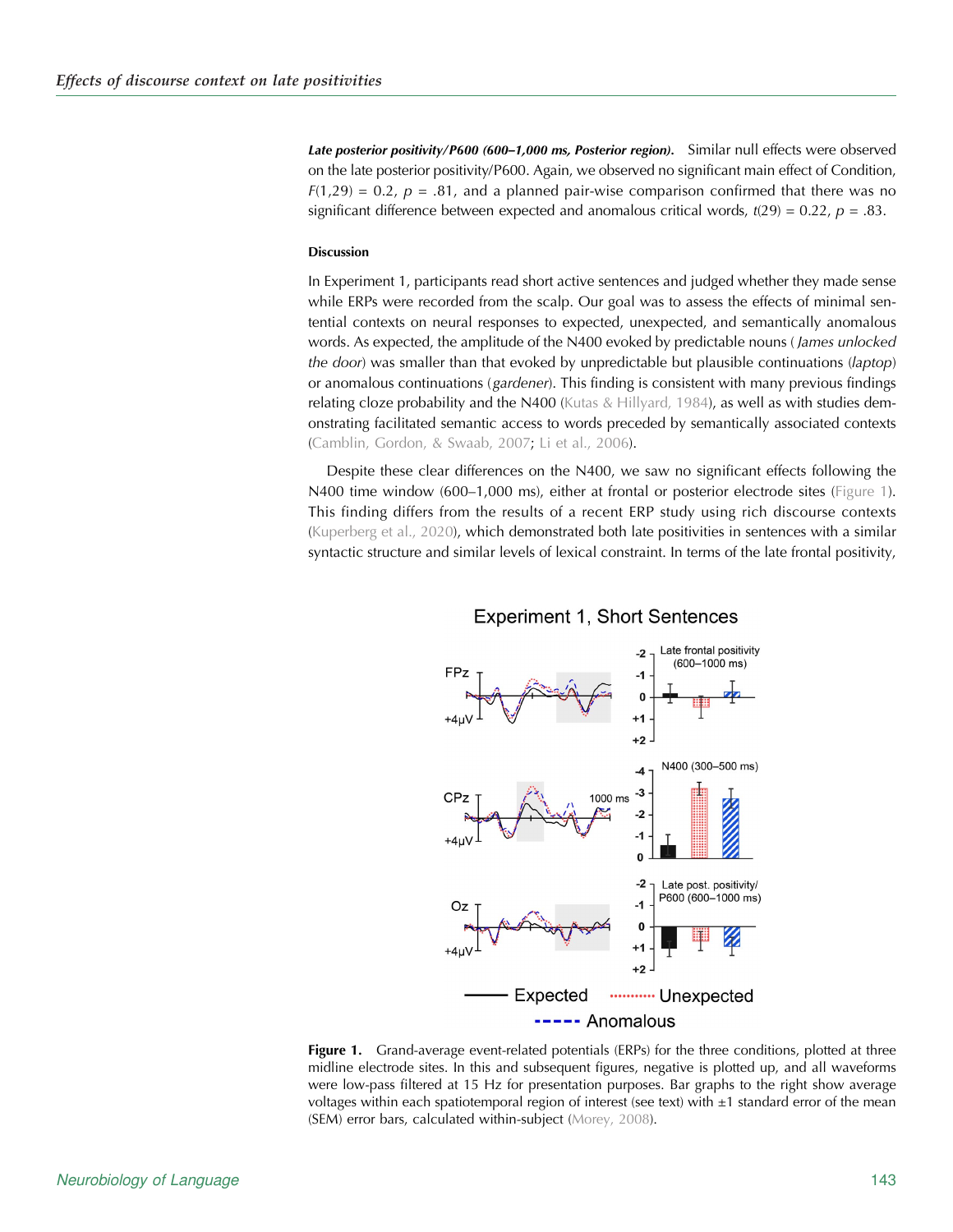this result suggests that the presence of a lexical prediction violation alone is not sufficient to elicit the effect. In terms of the late posterior positivity/P600, it suggests that the presence and successful detection of a semantic anomaly (a selectional restriction violation) is not sufficient to elicit this effect. In the absence of a prior context, participants in this experiment may have failed to establish a situation model. Instead of engaging in deep comprehension, they may have achieved high behavioral accuracy in this task by attending primarily to the surface level of the text, monitoring for a match or mismatch between the selectional constraints of the verb and the semantic features of the critical noun.

Although the results of Experiment 1 are suggestive, they leave open the question of exactly what features of the prior context are necessary for eliciting these two late ERP responses. One possibility is that the presence of any discourse context—even one that is nonconstraining—is sufficient to encourage participants to establish a situation model and engage in deep comprehension [\(Van Dijk & Kintsch, 1983;](#page-25-0) [Zwaan & Radvansky, 1998](#page-25-0)). Another possibility is that comprehenders require a rich and globally constraining linguistic context in order to elicit these two ERP effects. For example, in the high constraint contexts used by [Kuperberg et al.](#page-24-0) [\(2020\)](#page-24-0), the lexical constraint at the point of the critical noun was derived from the entire preceding context, rather than just the immediately preceding verb. This type of rich, globally constraining context would lead comprehenders to build a rich situation model that constraints for an upcoming event, and it is possible that the late frontal and posterior positivities are elicited only within these types of rich, globally constraining linguistic contexts.

Our goal in Experiment 2 was to help adjudicate between these two possibilities.

# EXPERIMENT 2

#### Introduction

In Experiments 2a and 2b, we again measured ERPs to expected, unexpected, and anomalous nouns. This time, however, they appeared in two-sentence discourse contexts. We varied these contexts such that the source of lexical constraint came either from only the preceding verb (locally constraining: Experiment 2a) or from the entire discourse context (globally constraining: Experiment 2b).

In Experiment 2a, we presented the same locally constraining sentences used in Experiment 1. However, these sentences were now presented at the end of two-sentence discourse contexts. The events described in these two introductory sentences were generally vague, and they were not strongly associated with the event described in sentence three. Thus, just as in Experiment 1, any lexical constraints at the point of the critical noun were determined primarily by the lexical properties of the preceding verb. We refer to these items as locally constraining discourse scenarios.

Locally constraining: He was thinking about what needed to be done on his way home. He finally arrived. James unlocked the (door/laptop/gardener)….

In Experiment 2b, we used rich, globally constraining discourse scenarios, which were a subset of the high constraint items used by [Kuperberg et al. \(2020\).](#page-24-0) Unlike the items in Experiment 2a, these discourse scenarios were semantically rich and interconnected, and the expected event in the final sentence followed naturally from the set of events described in sentences one and two. Notably, the verb in the final sentence was always nonconstraining in isolation (e.g., cautioned). Thus, these scenarios were also lexically constraining at the point of the critical noun, but this constraint stemmed from the entirety of the preceding discourse context rather than the preceding verb. We refer to these items as globally constraining discourse scenarios.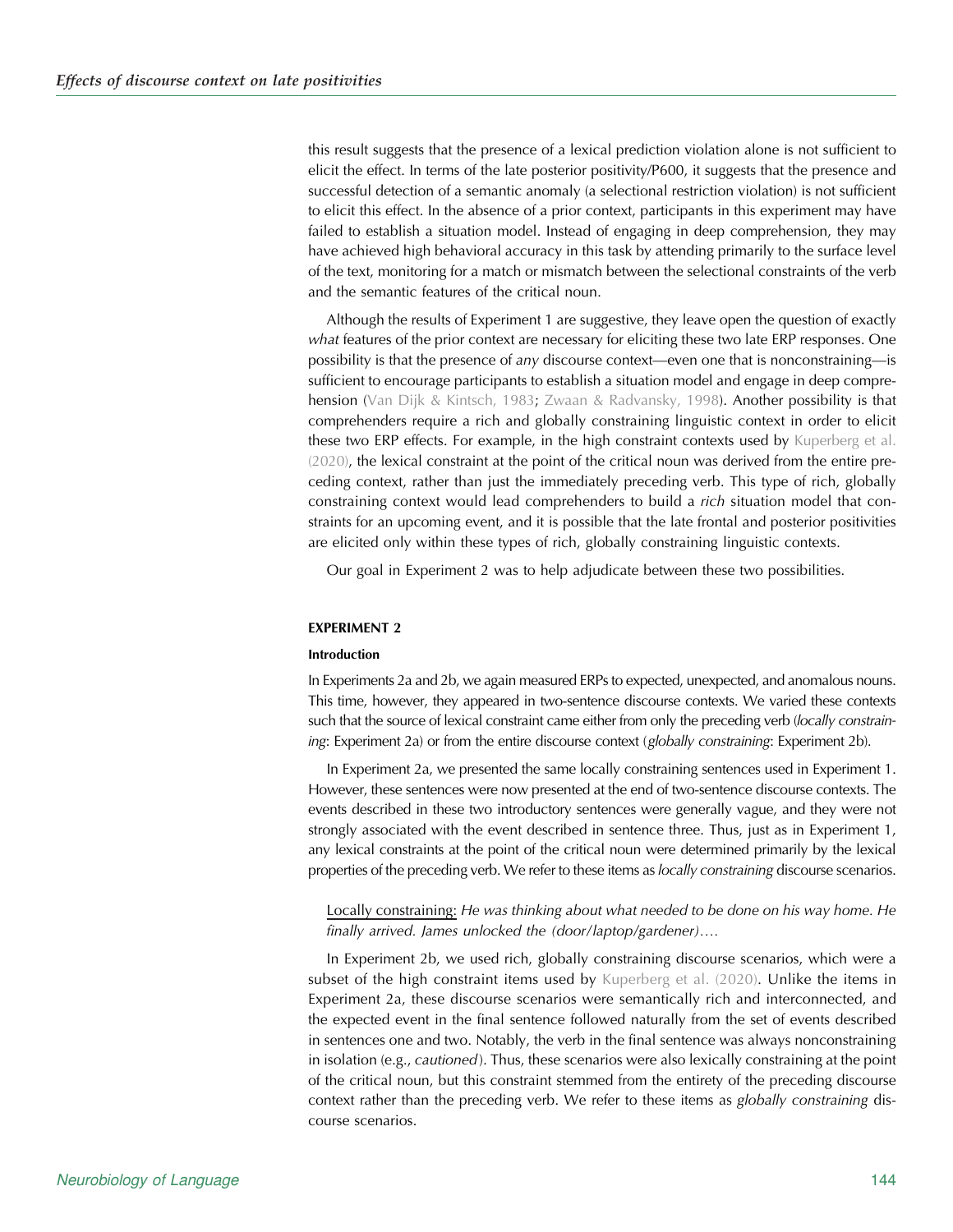Globally constraining: Tim really enjoyed baking apple pie for his family. He had just finished mixing the ingredients for the crust. To proceed, he flattened the (dough/foil/ onlookers)….

We were careful to match the strength of lexical constraint between the locally constraining contexts (used in Experiment 2a) and the globally constraining contexts (used in Experiment 2b), as quantified by our cloze norms. This enabled us to examine how the nature of the prior context (locally vs. globally constraining) influenced the processing of expected, unexpected, and anomalous sentence continuations. Specifically, by contrasting Experiment 1 with Experiment 2a, we were able to isolate the influence of the presence of prior context, and by comparing the results of Experiments 2a and 2b, we were able to isolate the effects of global versus local constraint on the N400, late frontal positivity, and late posterior positivity/P600.

As noted in the General Introduction, there is a consensus that extrasentential context can immediately influence the difficulty of accessing the semantic features of incoming words, as indexed by the N400 [\(Kuperberg et al., 2011;](#page-24-0) [Van Berkum et al., 1999](#page-25-0), [2003](#page-25-0)). However, there have been no ERP studies that have directly compared the effects of local and global context when the probability of the critical word is matched across conditions. In one behavioral study addressing this question [\(Fitzsimmons & Drieghe, 2013](#page-23-0)), readers showed similar effects of local and global contextual constraints on eye-movement behavior. Specifically, reading times and word skipping rates were equivalent on words that were globally predictable (I looked up after hearing a chirping noise. I saw a bird…) and locally predictable (I looked up to the sky. I saw a feathered bird…), with evidence of facilitation in both conditions relative to an unpredictable baseline. Therefore, assuming that early eye-movement measures and the N400 both reflect the difficulty of lexicosemantic retrieval, we predicted similar N400 facilitation effects on expected critical words in both locally constraining discourse contexts (Experiment 2a) and globally constraining discourse contexts (Experiment 2b).

Of primary interest was how the prior discourse context would influence modulation of the two late post-N400 positivities. As discussed earlier, one possibility was that the short, impoverished contexts presented in Experiment 1 encouraged participants to engage in a shallow processing strategy. On this account, participants relied purely on matching the lexicalthematic properties of the verb with the semantic and syntactic features of the noun in order to provide acceptability judgments. If this is the case, then the addition of two-sentence contexts in Experiment 2a should encourage readers to establish a basic situation model and re-engage in deep comprehension, which in turn could enhance the amplitude of these two late positive components.

Alternatively, it may be that the critical factor for eliciting these late positivities is the establishment of a rich and interconnected situation model that globally constrains for a specific upcoming event. On this account, only a rich and globally constraining context would afford participants the opportunity to build this type of situation model, and these two late positivities should only emerge in Experiment 2b.

Finally, within the hierarchical generative framework outlined in the General Introduction, these two manipulations may have dissociable effects on the two late positivities. It may be the case that even an impoverished context is sufficient to establish a full communication model, with constraints over what sorts of events can be successfully incorporated. If this is the case, then any input that is incompatible/conflicts with these constraints would lead to a failure to incorporate the input into the situation model, evoking a late posterior positivity/P600. In contrast, if the late frontal positivity indexes a large update or reinterpretation of the prior situation model, then this ERP response should be observed only in Experiment 2b in which the lexical constraint of the critical word stems from a rich, globally constraining discourse.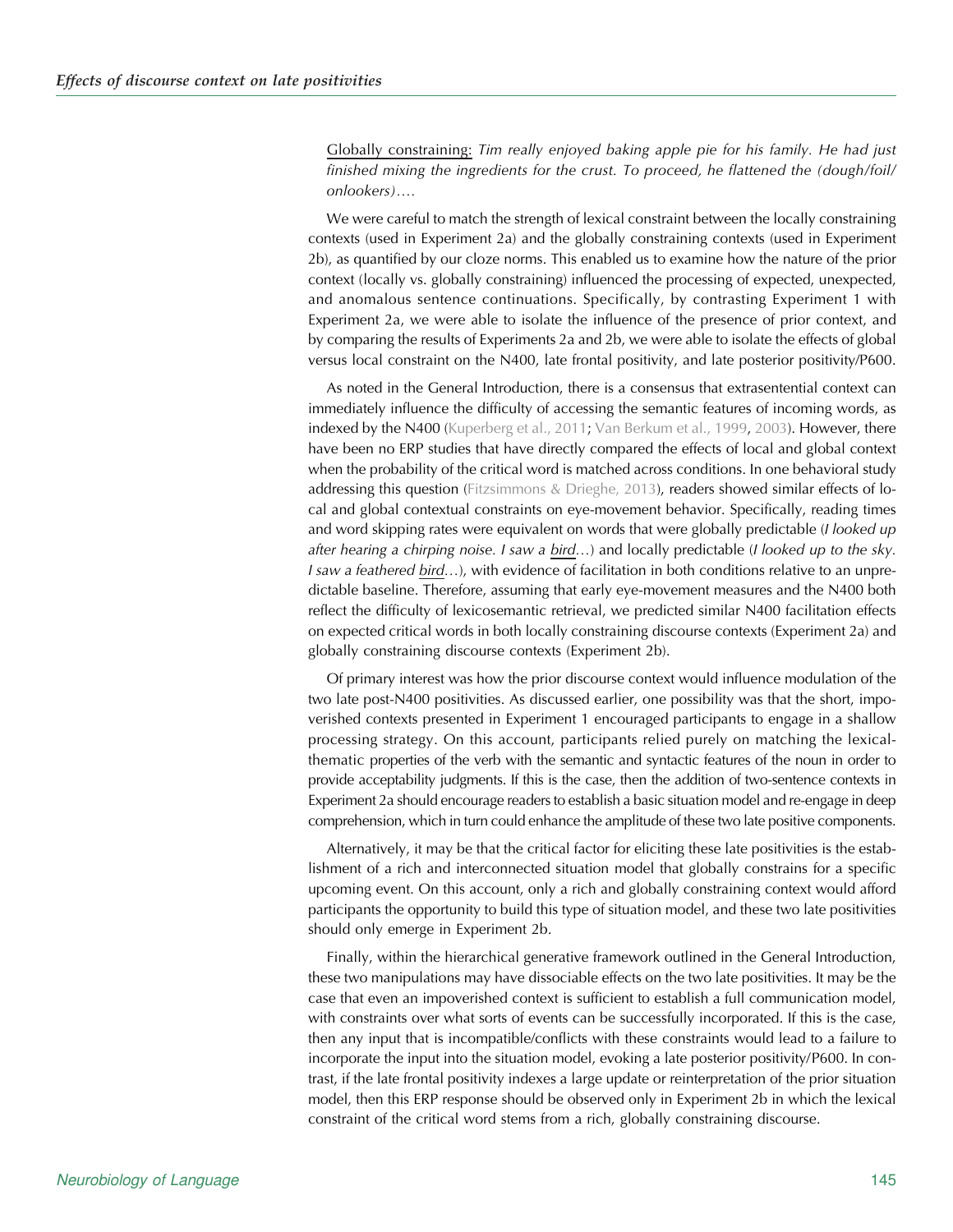#### **Methods**

# **Materials**

For this experiment we used two different sets of materials. The first was a set of locally constraining three-sentence discourse scenarios that we developed based on the single sentences used in Experiment 1, which we refer to as Experiment 2a. The second was a set of globally constraining materials, which we refer to as Experiment 2b.

To develop our locally constraining discourse scenarios (Experiment 2a), a two-sentence introductory context was added to each sentence used in Experiment 1. These introductions were written to be plausible but relatively unassociated with the expected event occurring in the final critical sentence. Thus, just as in Experiment 1, the predictability of the expected critical noun was driven purely by the lexical properties of the preceding verb (The group always split up their responsibilities evenly. Everyone did their share. Charlotte swept the floor...). To confirm that these discourse contexts did not alter the lexical constraint of the critical noun, we conducted a second cloze norming study on these discourse materials using a new pool of participants, using the same procedures as those described under Experiment 1. After exclusions, a minimum of 50 cloze responses were collected for each discourse context. This confirmed that the cloze probability of the expected critical noun did not differ between Experiment 1 and Experiment 2a (Experiment 1, single sentences: 63%, SD = 16%; Experiment 2a, locally constraining discourse contexts:  $63\%$ , SD = 17%,  $t < 1$ ).

For the globally constraining discourse materials (Experiment 2b), we used a different set of discourse scenarios—a subset of the "high constraint contexts" used by [Kuperberg et al.](#page-24-0) [\(2020\)](#page-24-0). In these scenarios, the final sentence was similar in structure to those used in the locally constraining materials described earlier, but they included verbs that, when presented in isolation, did not constrain strongly for a particular noun (average constraint =  $16\%$ , e.g., worried, designed, greeted). Unlike the locally constraining contexts used in Experiment 2a, these sentences were preceded by a rich two-sentence discourse context. These contexts often contained links establishing coherence across sentences, including co-reference, temporal relationships, intentionality, and causation ([Zwaan & Radvansky, 1998](#page-25-0)). Thus, in combination with the first few words of the final sentence, these rich discourse contexts made a particular upcoming critical noun highly predictable (e.g., The aircraft was behaving strangely. Something on the control panel seemed off. Certainly, this worried the pilot…).

For both Experiments 2a and 2b, each constraining context was again paired with three possible continuations: an expected noun, an unexpected but plausible noun, or a semantically anomalous noun. As before, the unexpected continuations were always lexically unpredictable (<1%) but plausible, and both the unexpected and anomalous nouns were counterbalanced across items. As in Experiment 1, the critical nouns were never sentence-final and the words immediately following the critical word were always held constant across conditions (see supplementary appendix [[https://www.mitpressjournals.org/doi/suppl/10.1162/nol\\_a\\_00006](https://www.mitpressjournals.org/doi/suppl/10.1162/nol_a_00006)] and [Kuperberg et al., 2020](#page-24-0), for additional information).

Offline cloze ratings confirmed that the lexical constraint of the locally constraining discourse contexts in Experiment 2a and the globally constraining contexts used in Experiment 2b were matched (Experiment 2a, locally constraining:  $63\%$ , SD =  $16\%$ ; Experiment 2b, globally constraining: 66%, SD = 10%,  $t(163) = 1.44$ ,  $p = .15$ ). Thus, these two stimulus sets differed in the source of lexical constraint (Experiment 2a: preceding verb; Experiment 2b: global context), but not in the degree of lexical constraint just prior to the critical noun.

In addition, we also wished to verify our intuition that the globally constraining contexts were more semantically rich and interconnected than the locally constraining contexts in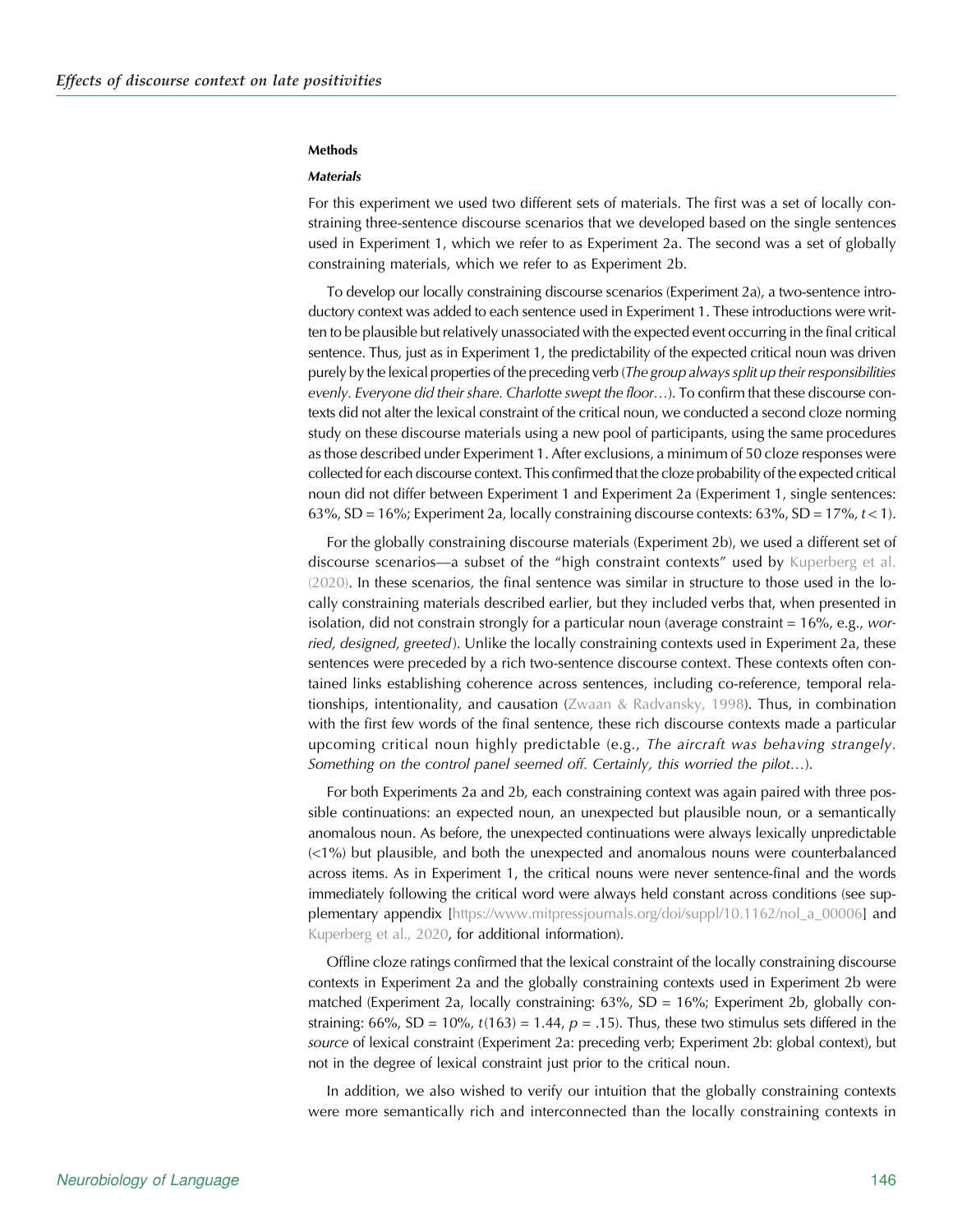Experiment 2a. Therefore, we conducted an additional rating study with a new group of 15 participants recruited from Amazon's Mechanical Turk. Participants read the expected version of each three-sentence scenario (truncated after the critical word), and they were asked to rate  $(1–5)$  how "associated or connected the final sentence is to the previous context" (5 = very connected;  $1 = \text{very disconnected}$ . As expected, there were large differences in "connectedness" ratings across the two stimulus sets (Experiment 2a: mean =  $2.7$ , SD = 0.8; Experiment 2b: mean  $= 4.7$ , SD  $= 0.2$ ). In addition, although each scenario always contained two introductory sentences, these two sentences had more words on average in the globally constraining scenarios (Experiment 2a: mean = 14.5, SD = 3; Experiment 2b: mean = 21.7, SD = 4).

In the ERP experiment, these two sets of experimental stimuli were presented in a randomized order in the same experimental session. In addition to these 174 experimental trials (29 per condition), participants also saw 116 filler scenarios, which balanced the proportion of plausible and implausible trials across the experiment.

#### **Participants**

In Experiment 2, a new group of 30 participants was recruited from Tufts University and the surrounding community using the same screening criteria used in Experiment 1 (21 female, mean age  $= 23$  years). None of these participants were excluded due to excessive artifact or low comprehension accuracy. All participants provided written informed consent and were paid for their time.

#### Procedure

Participants read each three-sentence discourse scenario, while EEG was recorded from the scalp. The first two sentences of each scenario were presented in full, and participants pressed a button when they were ready to continue to the next sentence. The final sentence was then presented one word at a time, with the same timing as in Experiment 1. At the end of each trial, participants indicated via button-press whether the preceding scenario made sense or not. In addition, on 10% of trials, participants were given a True/False comprehension question to ensure that they were attending to all three sentences of the preceding discourse. The experimental stimuli were split into 10 blocks, and the entire recording session lasted approximately 1.5 hours. EEG recording, filtering, and artifact rejection parameters were identical to those for Experiment 1. On average, following artifact rejection, 23 trials remained in each condition (range: 15–26), and there were no significant differences in artifact rejection rates across conditions,  $F(5, 145) = 1.5$ ,  $p = .21$ .

#### Analysis strategy

We analyzed Experiments 2a and 2b using the same strategy as that described for Experiment 1 (three spatiotemporal regions corresponding to the N400, the late frontal positivity, and the late posterior positivity/P600; see [Figure 2](#page-13-0)). Because the critical nouns in Experiment 2a (locally constraining contexts) and Experiment 2b (globally constraining contexts) differed in sentence position, the main effect of "Experiment" was not particularly informative. Therefore, our analyses focused first on the main effect of Condition within each experiment, followed by cross-experiment comparisons to determine whether these main effects of Condition differed across experiments (Experiment 1 vs. Experiment 2a, and Experiment 2a vs. Experiment 2b).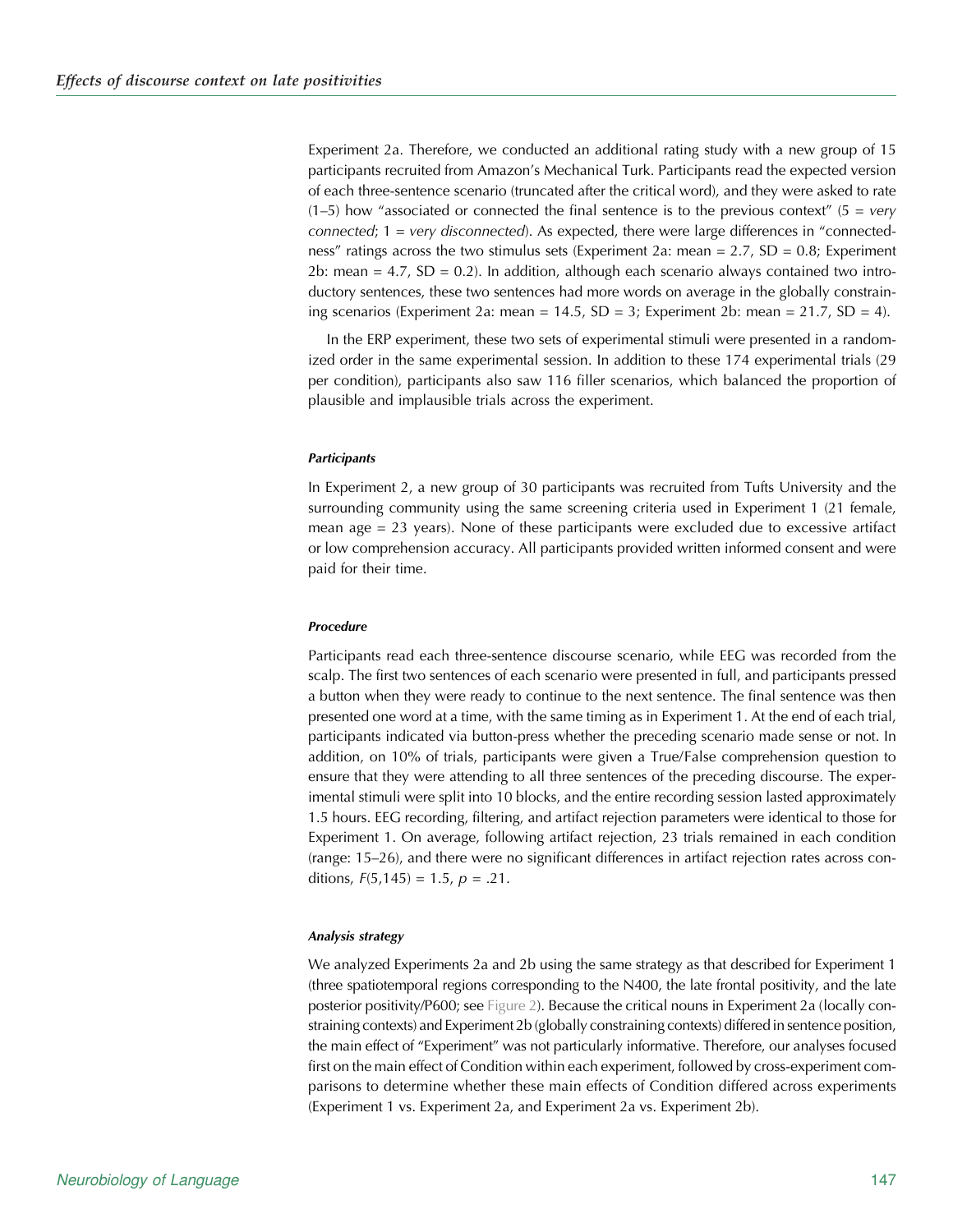<span id="page-13-0"></span>

Figure 2. Grand-average event-related potentials (ERPs) in Experiments 2a and 2b, plotted at three midline electrode sites. The bar graphs show average voltages within each spatiotemporal region of interest (see text) with ±1 standard error of the mean (SEM) error bars, calculated within-subject.

#### **Results**

#### Behavioral results

As in Experiment 1, accuracy in the acceptability judgment task was high, both in the locally constraining (91%) and the globally constraining discourse contexts (94%). Comprehension question accuracy was also high (93%), suggesting that participants were carefully attending to all three sentences of the discourse scenarios.

### ERP results: Experiment 2a (locally constraining discourse contexts)

**N400 (300–500 ms, Central region).** On the N400, we saw a main effect of Condition,  $F(2,58) =$ 21.1,  $p < .001$ , reflecting a smaller N400 to expected critical words than to both unexpected,  $t(29) =$  $-5.58$ ,  $p < .001$ , and anomalous,  $t(29) = -5.91$ ,  $p < .001$ , critical words. The amplitude of the N400 did not differ between the unexpected and anomalous critical words,  $t(29) = -0.15$ ,  $p = .88$ .

Late frontal positivity (600–1,000 ms, Prefrontal region). Just as in Experiment 1, there was no main effect of Condition on the late frontal positivity,  $F(2,58) = 0.22$ ,  $p = .79$ , with planned comparisons confirming that there was no difference between unexpected and anomalous critical words,  $t(29) = 0.58$ ,  $p = .57$ .

Late posterior positivity/P600 (600-1,000 ms, Posterior region). In contrast, we observed clear differences across conditions in the amplitude of the late posterior positivity/P600,  $F(1,29)$  = 19.7,  $p < .001$ . Unlike in Experiment 1, the late posterior positivity/P600 was larger to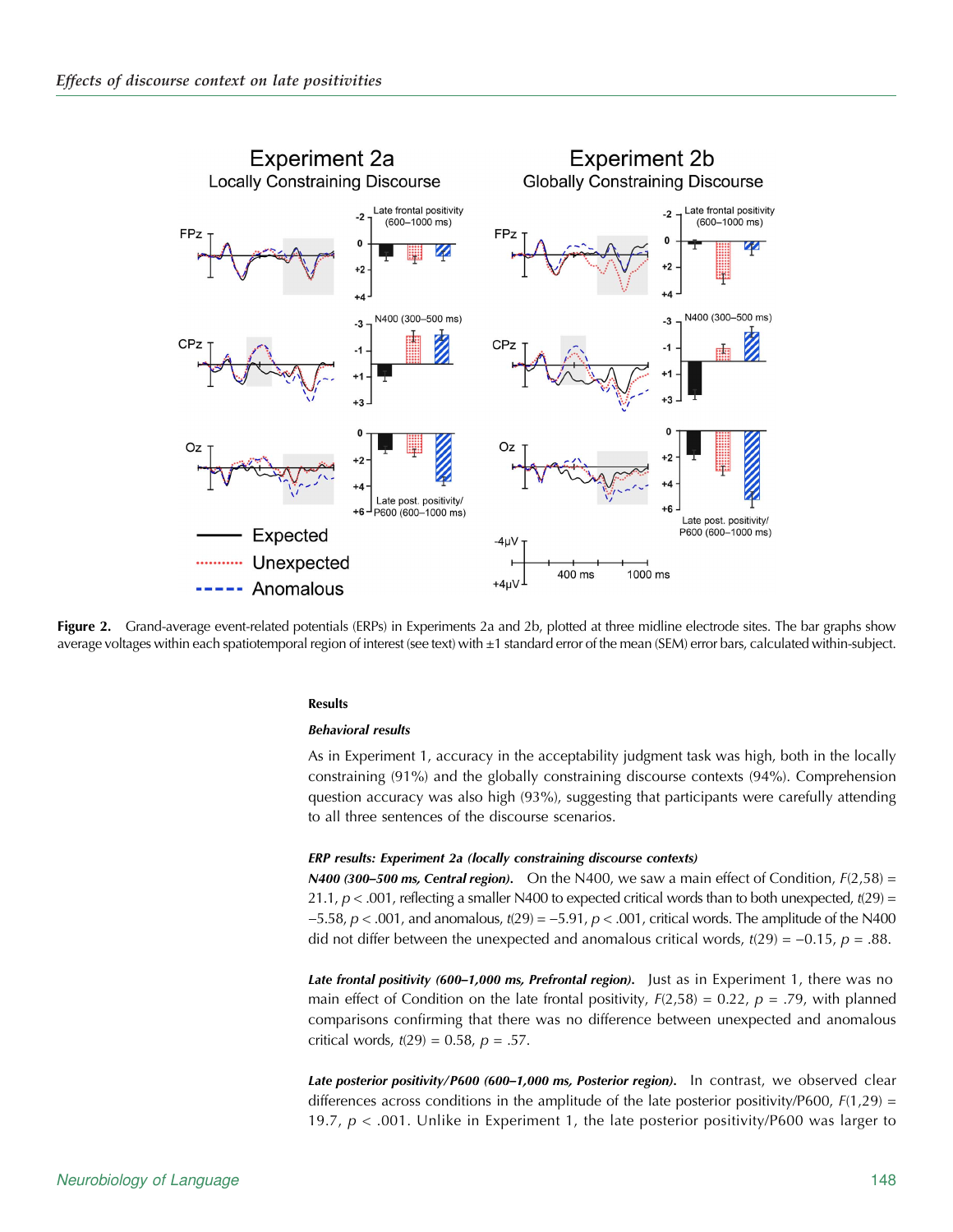<span id="page-14-0"></span>semantically anomalous than expected critical words,  $t(29) = 4.75$ ,  $p < .001$ . The amplitude of the late posterior positivity/P600 did not differ between the unexpected and expected critical words,  $t(29) = 0.56$ ,  $p = .85$ .

#### ERP results: Experiment 2b (rich, globally constraining contexts)

N400 (300-500 ms, Central region). Just as in Experiments 1 and 2a, there was a main effect of Condition,  $F(2,58) = 44.4$ ,  $p < .001$ , reflecting a smaller N400 to expected than to unexpected,  $t(29) = -7.21$ ,  $p < .001$ , and anomalous,  $t(29) = -8.26$ ,  $p < .001$ , critical words. Although smaller in magnitude, there were also significant differences in the N400 between the unexpected and anomalous critical words,  $t(29) = -2.50$ ,  $p = .02$ , which is generally consistent with prior findings (see [Kuperberg et al., 2020,](#page-24-0) for further discussion).

Late frontal positivity (600–1,000 ms, Prefrontal region). Unlike in Experiment 2a, in rich, globally constraining contexts, the late frontal positivity did show significant differences across the three conditions,  $F(2,58) = 13.4$ ,  $p < .001$ , due to a larger late frontal positivity on unexpected than expected critical words,  $t(29) = 5.33$ ,  $p < .001$ . There was no difference in this component between the semantically anomalous and expected words,  $t(29) = 0.72$ ,  $p = .48$ .

Late posterior positivity/P600 (600-1,000 ms, Posterior region). Finally, in these rich globally constraining contexts, just as in Experiment 2a, we observed clear differences across the three conditions on the late posterior positivity/P600,  $F(1,29) = 14.5$ ,  $p < .001$ , again due to a significantly larger late posterior positivity/P600 on anomalous than expected critical words,  $t(29) = 4.55$ ,  $p < .001$ . There was also a difference in this spatiotemporal region between unexpected nouns and expected critical word,  $t(29) = 3.52$ ,  $p = .001$ , although this likely reflects the widespread late frontal positivity evoked by unexpected words, which was also visible over some posterior electrodes (Figure 3).

#### Comparisons across Experiments

Comparison between Experiment 1 and Experiment 2a. Although the pattern of facilitation on the N400 and the null effects on the late frontal positivity were similar across Experiment 1 and Experiment 2a, the effect of semantic anomaly on the late posterior positivity/P600 differed across these two experiments. Specifically, although semantically anomalous words did not produce a late posterior positivity/P600 effect in Experiment 1 (short sentence contexts), this effect was present in Experiment 2a, when these same anomalies appeared in discourse contexts (see Figure 3).

To determine whether these between-experiment differences were statistically reliable, we directly compared all three effects—the N400 effect (unexpected minus expected), the late



**Figure 3.** Topographic difference maps demonstrating the magnitude ( $\mu$ V) and scalp distribution of late event-related potential (ERP) effects (600–100 ms) across the three experiments.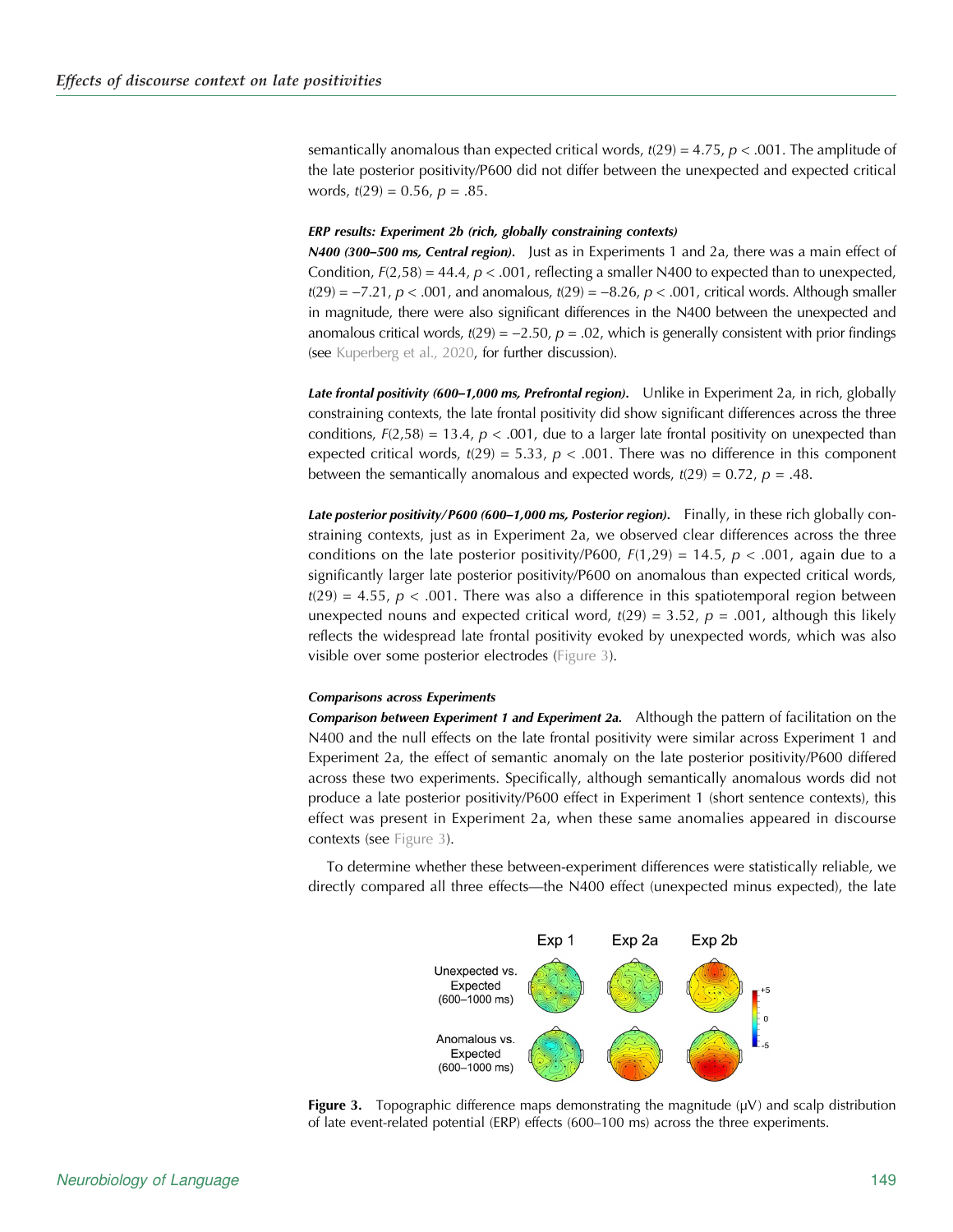frontal positivity effect (unexpected minus expected), and the late posterior positivity/P600 effects (anomalous minus expected) between the two experiments. This between-subject analysis confirmed a significant difference between Experiment 1 and Experiment 2a in the magnitude of the anomaly effect on the late posterior positivity/P600 (anomalous minus expected: Exp1:  $-0.2$ μV, Exp2a: 2.4μV, t(58) = 3.54, p < .001). In contrast there were no differences between the two experiments in the magnitude of the N400 effect (unexpected minus expected:  $Exp1$ : −2.6µV,  $Exp2a$ : −3.1µV,  $t(58)$  = 0.59,  $p = .56$ ), or the late frontal positivity effect (unexpected minus expected:  $Exp1$ : 0.6µV,  $Exp2$ a: 0.2µV,  $t(58) = 0.53$ ,  $p = .60$ ).

Comparison between Experiment 2a and Experiment 2b. Although modulation of the N400 effect and late posterior positivity/P600 effect appeared to be similar between Experiment 2a (locally constraining discourse contexts) and Experiment 2b (globally constraining discourse contexts), we saw clear differences between the two experiments in the modulation of the late frontal positivity. Specifically, in Experiment 2a, no late frontal positivity effect was observed to unexpected versus expected critical words, but this effect was present in Experiment 2b.

To determine whether these differences were significant, we compared all three effects across the two experiments. This analysis confirmed a significant difference between Experiment 2a and Experiment 2b in the late frontal positivity effect (unexpected minus expected: Exp2a: 0.2μV, Exp2b: 2.6μV, t(29) = 3.78, p < .001). In contrast, there were no differences between the two experiments in the magnitude of the N400 effect (unexpected minus expected: Exp2a:  $-3.1\mu$ V, Exp2b:  $-3.5\mu$ V, t(29) =  $-0.68$ , p = .50), or the late posterior positivity/P600 effect (anomalous minus expected:  $Exp2a: 2.4\mu V$ ;  $Exp2b: 3.4\mu V$ ,  $t(29) = 1.16$ ,  $p =$ .25). See [Figures 3](#page-14-0) and 4 for a summary of these effects across experiments.

# Discussion

The findings of Experiments 2a and 2b were quite clear. As in Experiment 1, words that were expected produced a smaller N400 response than words that were unexpected. This N400 effect did not differ significantly between Experiment 2a when critical words appeared in



**Figure 4.** Mean amplitude of the N400 effect (Unexpected minus Expected), the late posterior positivity/P600 effect (Anomalous minus Expected), and the late frontal positivity effect (Unexpected minus Expected) across the three experiments. Error bars represent ±1 standard error of the mean (SEM).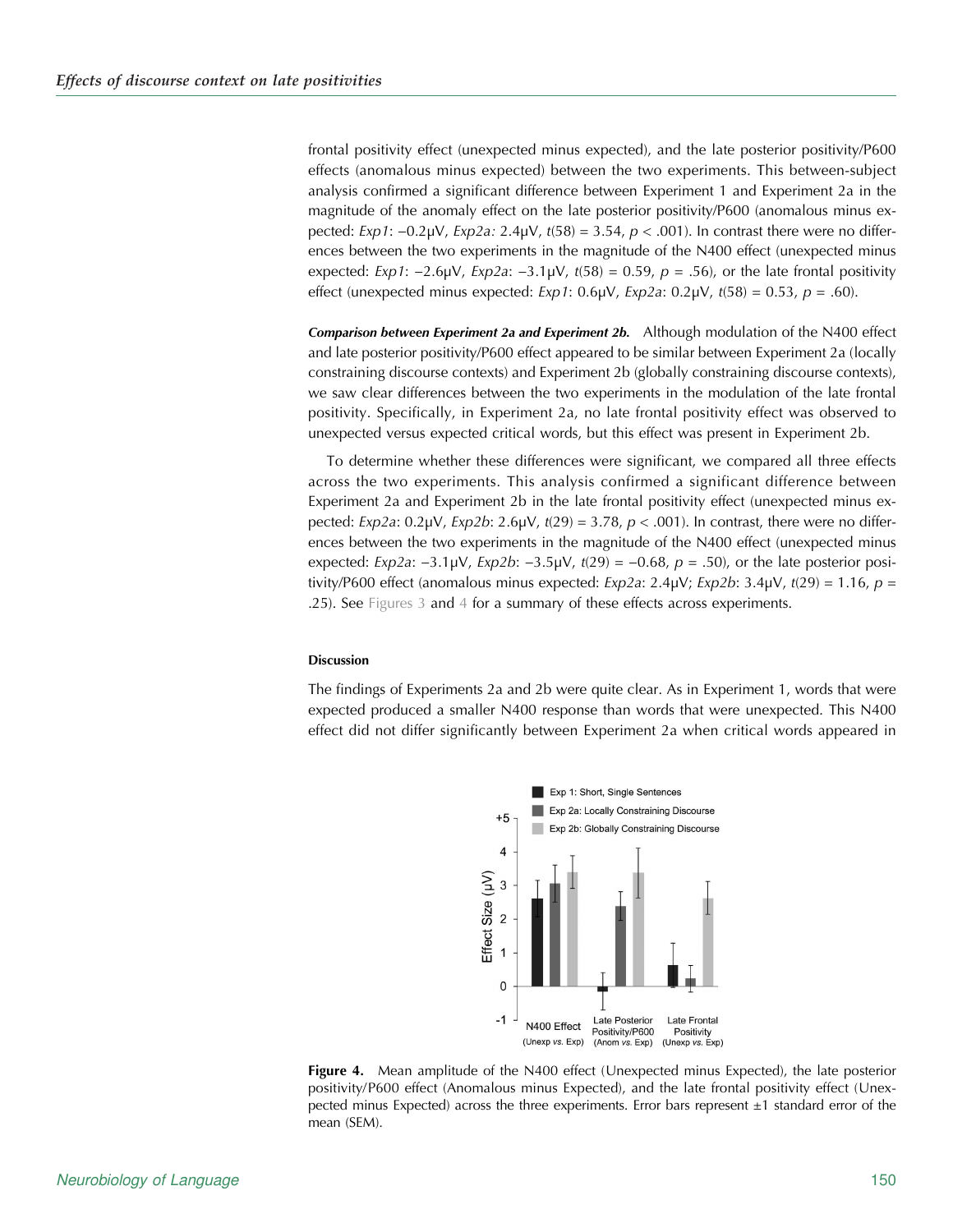locally constraining contexts, and Experiment 2b when critical words appeared in globally constraining contexts.

However, unlike in Experiment 1, the addition of a prior discourse context resulted in clear ERP differences in the post-N400 time-window (600–1,000 ms). It is important to note that the pattern of these late effects differed depending on whether the context was impoverished and locally constraining, or rich and globally constraining. Although a large late posterior positivity/ P600 effect was produced by anomalous (vs. expected) words following both locally and globally constraining discourse contexts (i.e., in both Experiments 2a and 2b), a larger late frontal positivity effect was produced by unexpected (vs. expected) words only in rich, globally constraining discourse contexts in Experiment 2b.

In conjunction with the results of Experiment 1, these findings suggest that readers' engagement in comprehending a prior linguistic context was linked to the production of a late posterior positivity/P600 effect to semantic anomalies. Second, they suggest that the global constraint of the prior context is an important predictor of whether readers will produce a late frontal positivity to unexpected critical words that violate strong lexical predictions.

#### GENERAL DISCUSSION

In the present study, we examined online language comprehension while participants read sentences and judged whether or not they made sense. Specifically, we examined neural responses to words that were expected, unexpected, or semantically anomalous, given the constraints of the prior context. In two experiments, we asked whether words that confirmed or violated a comprehender's prior predictions about a specific upcoming event, or about what is possible in the real world, are processed differently depending on the extent and nature of the preceding linguistic context.

In Experiment 1, participants read very short sentences in which lexical constraint stemmed entirely from a single preceding verb (*James unlocked the...*). Consistent with the prior literature, highly predictable words (door) produced a smaller N400 than the other two conditions. However, relative to these expected words, no late frontal positivity effect was produced by unexpected but plausible continuations (*James unlocked the laptop...*), and no late posterior positivity/P600 was produced by semantically anomalous words that violated the selectional constraints of the verb (*James unlocked the gardener...*). These null results differed from those of previous ERP studies, which have reported both of these post-N400 ERP effects in extended, multi-sentence discourse contexts [\(DeLong et al., 2014](#page-23-0); [Kuperberg et al., 2020](#page-24-0)). These findings therefore provided some support for the claim that certain aspects of online language processing proceed differently in impoverished linguistic environments ([Kuperberg, 2007;](#page-24-0) [Szewczyk](#page-25-0) [& Schriefers, 2011\)](#page-25-0).

In Experiment 2a, these same locally constraining sentence contexts were presented as part of a longer, three-sentence discourse. It is notable that the first two sentences of these discourse scenarios were relatively semantically impoverished and were not strongly connected to the predicted event in the final critical sentences. Therefore, just as in Experiment 1, the lexical constraint of the context, prior to the critical noun, was determined almost entirely by lexical properties of the preceding verb. We found that, in comparison with Experiment 1, the added discourse context made no difference to the modulation of the N400 or the late frontal positivity. However, within these longer discourse contexts, the semantic anomalies now elicited a robust late posterior positivity/P600 effect. This finding suggests that the elicitation of the late posterior positivity/P600 to semantically anomalous words is associated with the presence of an extended linguistic context.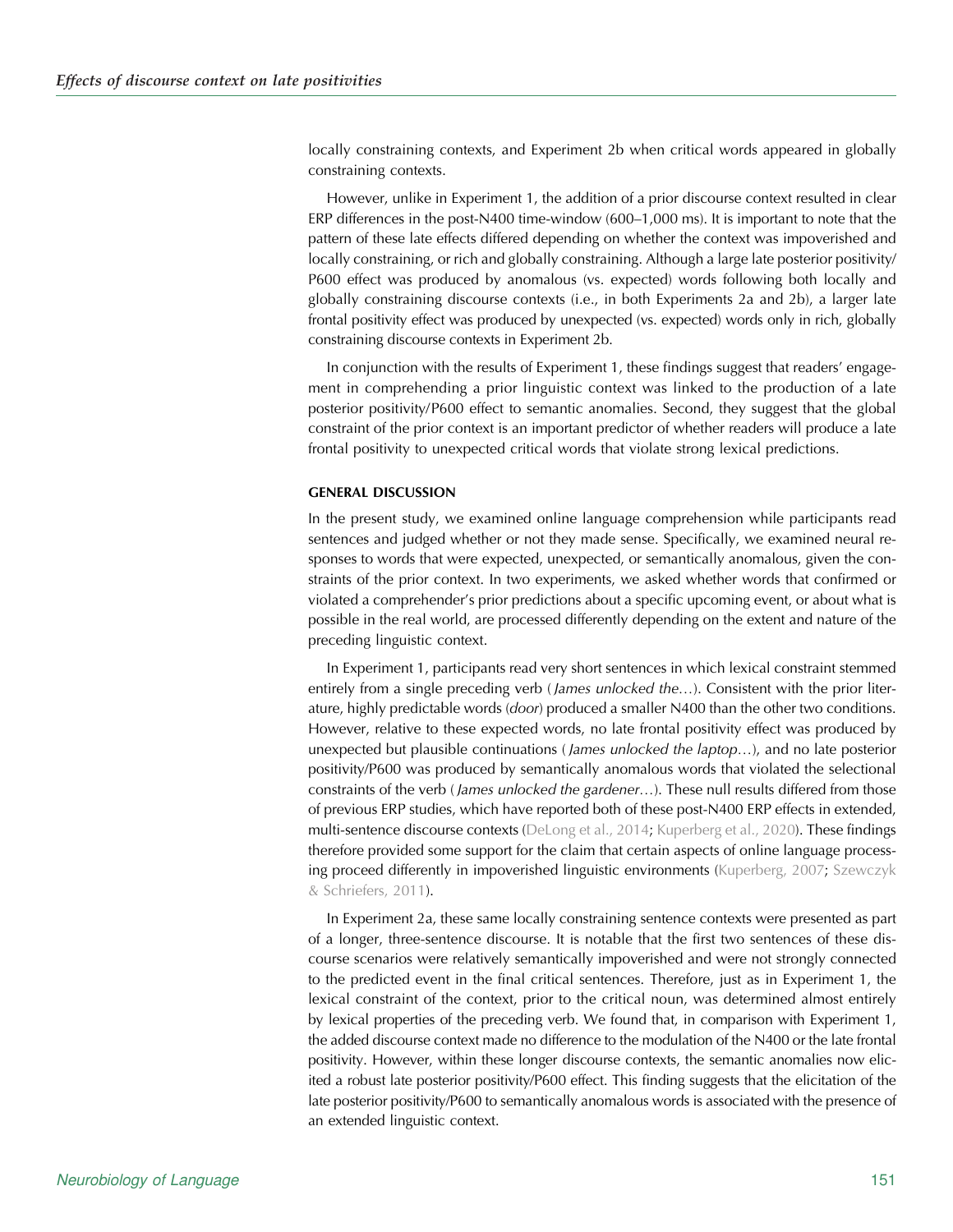Finally, in Experiment 2b, participants read a separate set of rich discourse scenarios, which also contained expected, unexpected, or anomalous continuations. In these scenarios, instead of the contextual constraint stemming from a single verb, it was derived from the entirety of a rich, interconnected discourse passage. Just as in Experiments 1 and 2a, we saw effects of contextual constraint on the N400, and, just as in Experiment 2a, we saw a robust late posterior positivity/P600 effect to semantic anomalies. Critically though, this was the only experiment in which we also observed a robust late frontal positivity to the unexpected but plausible continuations.

Taken together, these findings suggest that the comprehension of an extended context played an important role in producing both late positivity effects in the present study. Obviously, we do not wish to claim that multi-sentence discourse contexts are always required to elicit these effects. Several prior studies using extended, single-sentence materials have re-ported late posterior positivity/P600 effects (e.g., [Kuperberg et al., 2003\)](#page-24-0) and late frontal positivity effects (e.g., [Federmeier et al., 2007](#page-23-0)). However, these findings provide strong evidence that both the presence of an extended linguistic context and its semantic richness can influence the elicitation of these two ERP responses.

In the following sections, we discuss the pattern of dissociations among these three ERP components across the three experiments. We then consider how these findings might shed light on the functional underpinnings of the ERP components themselves, as well as the broader theoretical implications of our findings.

# The N400

One robust finding from the present set of studies was the consistent reduction in N400 amplitude to contextually expected critical words. The magnitude and timing of this N400 reduction did not differ depending on whether the constraint of the context stemmed from a single verb (as in Experiments 1 and 2a) or from a rich discourse scenario (as in Experiment 2b). Although these locally and globally constraining contexts were carefully matched in lexical constraint (as determined by cloze ratings), this did not necessarily ensure that we would observe equivalent N400 reductions across contexts. Indeed, there are many examples in the literature of dissociations between offline measures of predictability and N400 amplitudes (e.g., [Chow, Smith, Lau, & Phillips, 2016;](#page-23-0) [Urbach & Kutas, 2010;](#page-25-0) [Xiang & Kuperberg,](#page-25-0) [2015;](#page-25-0) see [Kuperberg, 2016](#page-24-0), for discussion), suggesting that, under some circumstances, the full set of information available within a context is not mobilized quickly enough to predict upcoming semantic information or facilitate semantic processing. The fact that no such dissociation occurred in the present data set suggests that sentence boundaries alone do not present a meaningful barrier to anticipatory semantic processing during language comprehension ([Fitzsimmons & Drieghe, 2013;](#page-23-0) [Van Berkum et al., 1999](#page-25-0)). If anything, we saw a small but nonsignificant trend toward greater N400 facilitation effects in the globally constraining discourse contexts (Experiment 2b).

We should note, however, that this pattern may not hold across all communicative environments or in all groups of comprehenders. For example, it has been shown that individuals with reduced working memory capacity show enhanced N400 priming from local, lexical associates (arms and legs), even when these associates are incongruent with the global discourse context ([Boudewyn, Long, & Swaab, 2013;](#page-23-0) [Van Petten, Weckerly, McIsaac, & Kutas, 1997\)](#page-25-0). Similarly, individuals with schizophrenia show impaired use of global (relative to local) contex-tual information (e.g., [Swaab et al., 2013;](#page-25-0) see [Kuperberg, 2010](#page-24-0), for a review). Thus, although the present set of findings suggests that local and global constraints exert similar effects in skilled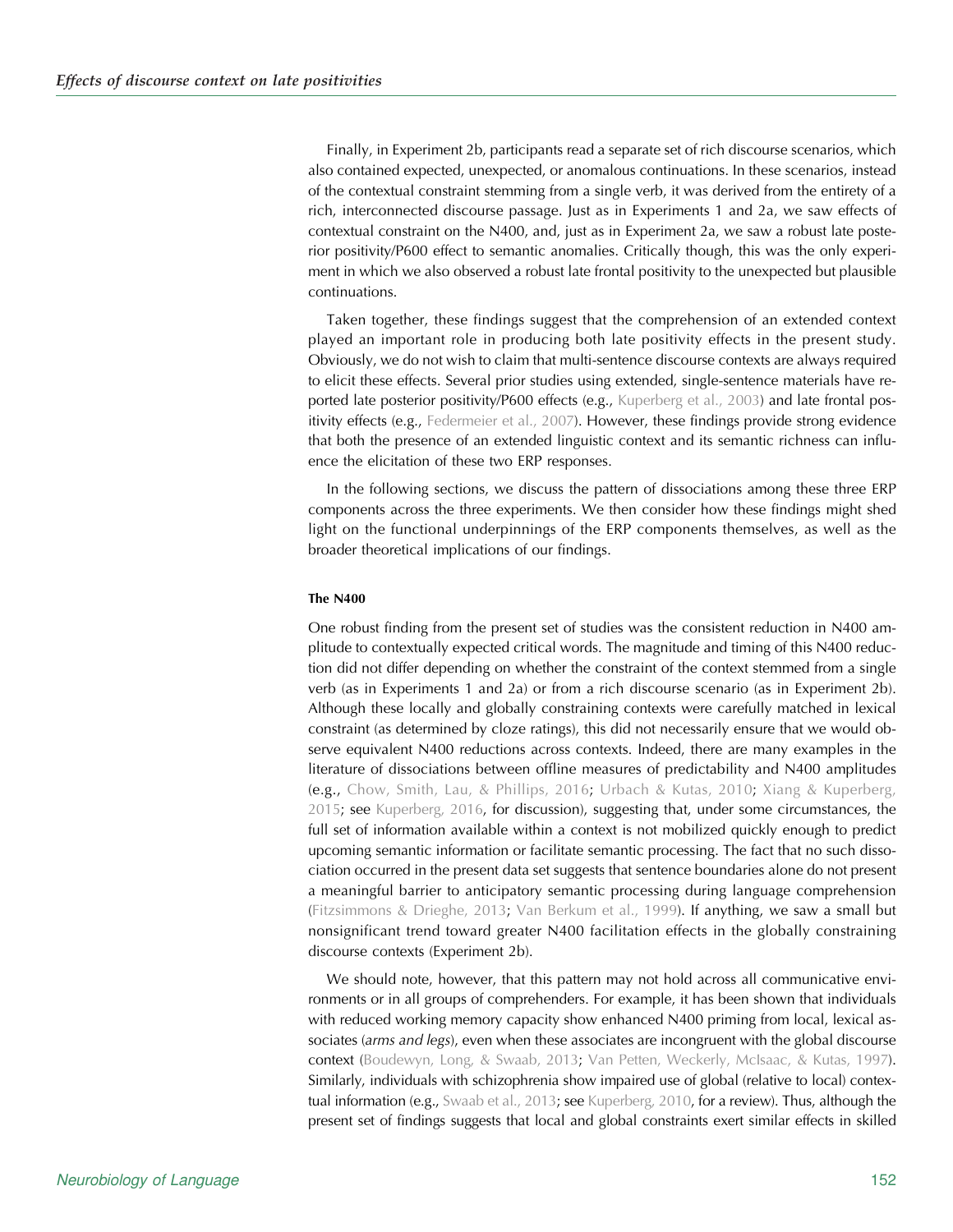comprehenders, this equivalency may break down under high levels of processing load and in certain populations.

#### The late posterior positivity/P600

Our results have important implications for understanding the functional significance of the "semantic" late posterior positivity/P600. As noted in the General Introduction, this component is often observed in response to words that are anomalous given the constraints of the prior context (e.g., [Kuperberg, 2007;](#page-24-0) [Kuperberg et al., 2020;](#page-24-0) [van de Meerendonk et al., 2009\)](#page-25-0). In Experiment 1, however, participants showed no evidence of a late posterior positivity/P600 to semantic anomalies. This mirrors the findings of prior studies that used short, generally nonconstraining sentence contexts ([Ainsworth-Darnell et al., 1998](#page-23-0); [Friederici et al., 1993,](#page-23-0) [1999](#page-23-0); [Gunter et al., 1999;](#page-24-0) [Kos et al., 2010;](#page-24-0) [Osterhout & Nicol, 1999\)](#page-24-0). It is notable that in our study, this null effect was found despite participants' high accuracy in classifying the sentences as anomalous at the end of each trial (see also [Gunter et al., 1999;](#page-24-0) [Osterhout & Nicol, 1999\)](#page-24-0). This suggests that merely detecting an anomaly is insufficient to produce the late posterior positivity/P600.

The appearance of the late posterior positivity/P600 in Experiments 2a and 2b suggests that comprehending an extended language context played a key role in triggering this effect. We suggest that this is because prior context motivated comprehenders to construct a situation model of the discourse and to engage in deep comprehension. When new bottom-up information conflicted with constraints of the situation model (i.e., constraints concerning semantic possibility/impossibility), this resulted in a failure to incorporate this new information, triggering a late posterior positivity/P600 (see [Kuperberg et al., 2020](#page-24-0); [Shetreet, Alexander, Romoli,](#page-25-0) [Chierchia, & Kuperberg, 2019](#page-25-0)). We suggest that this failure, in turn, led the comprehender to engage in second-pass attempts to make sense of the input (see below).

In contrast, when processing the minimal contexts presented in Experiment 1, we suggest that comprehenders failed to establish a situation model at all, and instead processed the sur-face structure of the text (cf. [Graesser, Singer, & Trabasso, 1994](#page-23-0); [Kintsch & van Dijk, 1978\)](#page-24-0), with the primary goal of detecting the match or mismatch between the thematic structure of the verb and its argument. This interpretation is consistent with previous findings that no late posterior positivity/P600 is produced by syntactic violations in jabberwocky sentences (in which content words were replaced by pseudowords), even though participants were highly accurate in detecting these violations [\(Ericsson, Olofsson, Nordin, Rudolfsson, & Sandstrom,](#page-23-0) [2008;](#page-23-0) [Münte, Matzke, & Johannes, 1997](#page-24-0)).

It is worth noting that these findings are incompatible with theories that attribute the late posterior positivity/P600 simply to a binary task-relevant categorization of whether the critical word is plausible or anomalous (e.g., [Bornkessel-Schlesewsky, et al., 2011](#page-23-0); see also [Sassenhagen,](#page-25-0) [Schlesewsky, & Bornkessel-Schlesewsky, 2014](#page-25-0)). In Experiment 1, participants carried out the same judgment task as that used in Experiments 2a and 2b, but no hint of this effect was observed at the critical word or subsequent words of the sentence (data not shown). Rather than simply indexing the successful detection of a semantic anomaly, we believe the late posterior positivity/P600 instead reflects the commitment to engage in additional processing of the bottom-up input, in service of the broader goal of successful comprehension. These additional processing stages may involve a reanalysis of the prior context (van de Meerendonk et al., 2010), attempts to repair the prior context, and/or second-pass attempts to come to new representation of meaning [\(Brouwer, Fitz, & Hoeks, 2012;](#page-23-0) [Kuperberg, 2007](#page-24-0); [Kuperberg, Caplan, Sitnikova,](#page-24-0)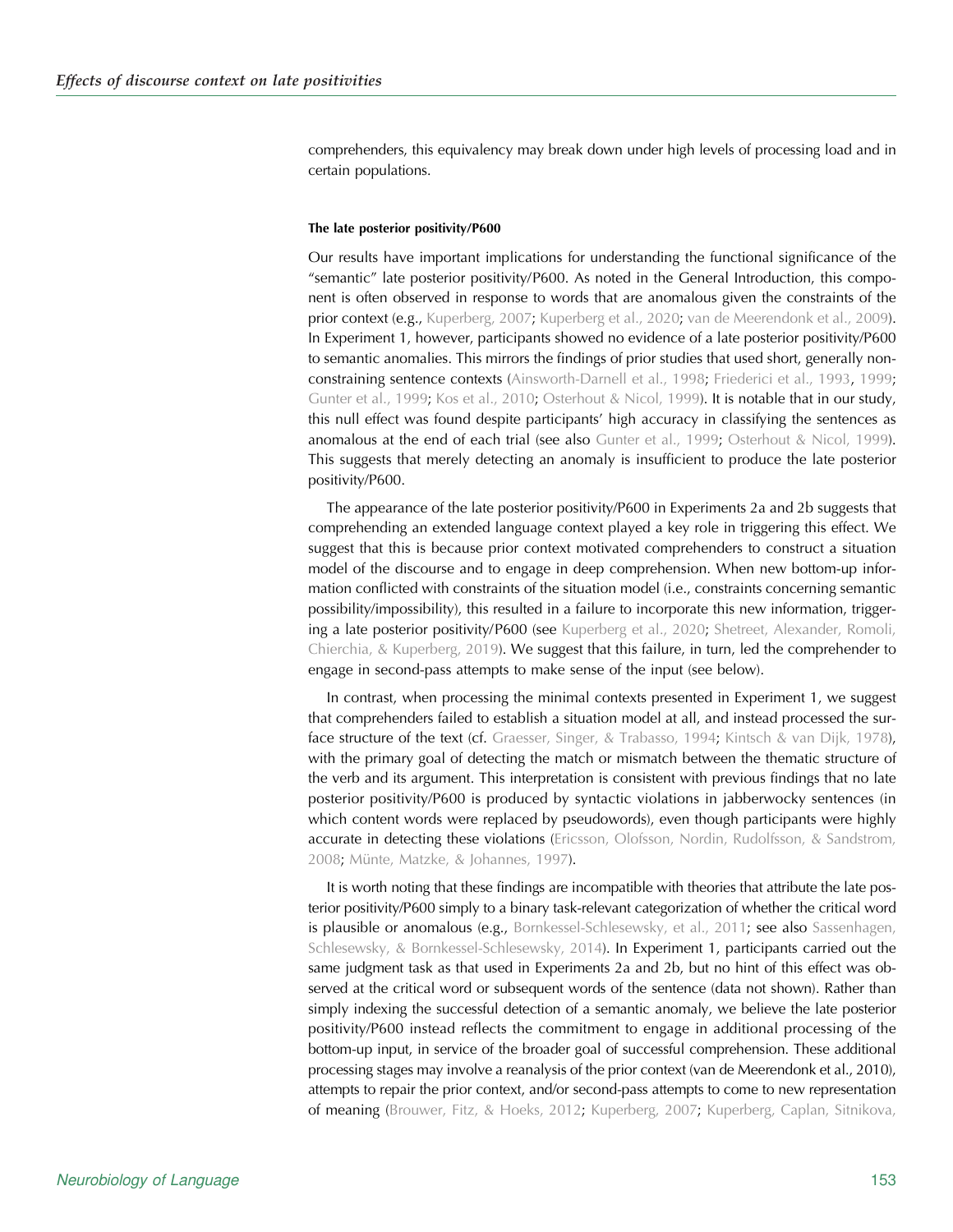[Eddy, & Holcomb, 2006;](#page-24-0) [Paczynski & Kuperberg, 2012](#page-24-0)). We return to this point below in Open Questions and Future Directions.

#### The Late Frontal Positivity

The present pattern of results also has implications for understanding the functional significance of the late frontal positivity. As noted in the General Introduction, this effect is often observed to words that are plausible but still highly unexpected given the constraints of the prior context [\(Federmeier et al., 2007](#page-23-0); [Van Petten & Luka, 2012](#page-25-0)). One possibility is that the late frontal positivity purely indexes the violation of lexicosemantic constraint. However, the absence of a late frontal positivity in Experiment 1 and Experiment 2a suggests that this ERP effect cannot solely reflect the detection of a lexical prediction violation or activity occurring only at the lexicosemantic level (see also [Brothers et al., 2015;](#page-23-0) [Kuperberg et al., 2020;](#page-24-0) [Lau,](#page-24-0) [Holcomb, & Kuperberg, 2013\)](#page-24-0). In both Experiment 1 and Experiment 2a, comprehenders had enough information to predict a specific upcoming word, and this lexical prediction was ultimately violated by the lexicosemantic features of the bottom-up input. However, despite producing differences in the amplitude of the N400, these unexpected words failed to generate a late frontal positivity.

The appearance of a robust late frontal positivity to the unexpected continuations in Experiment 2b suggests that the rich, globally constraining context played a critical role in producing this effect. We suggest that this is because, within these contexts, readers had established a rich situation model into which they had already incorporated a likely upcoming event (e.g., inferring that someone was rolling out dough in a pie-making scenario). When the bottom-up input (e.g., foil) was inconsistent with this situation model, it led to a large shift or re-evaluation of this model for the comprehender to come to a new interpretation of the pas-sage as a whole (see [Kuperberg et al., 2020](#page-24-0)). Within such constraining sentence contexts, the completion of this high-level updating process is likely to have entailed top-down suppression of an incorrect lexicosemantic prediction (e.g., the predicted word *dough*, being suppressed as the unexpected target is accessed and selected; see also [Ness & Meltzer-Asscher, 2018](#page-24-0)).

On this account, the reason that no late frontal positivity was produced in Experiment 1 is that the context was so minimal that comprehenders failed to engage in deep comprehension at all—that is, they failed to set up any sort of situation model at the point of the critical word. It was not produced in Experiment 2a because the anticipated event *(unlocking the door)* was not strongly connected to the full set of events that came before. Therefore, at the point of the critical noun, this predicted event had not been fully incorporated (pre-updated) into the prior situation model, and the unexpected continuation (*laptop*) did not trigger a large update at the level of the situation model, relative to the expected continuation.

# Theoretical Implications

Several researchers have argued that the N400 primarily reflects the effects of confirmed semantic predictions, whereas the late positivities are associated with prediction violations. Moreover, it has been noted that the topography of these late components (frontal vs. posterior) is linked to whether the resulting interpretation of the unexpected input is semantically plausible or anomalous ([Kuperberg et al., 2020](#page-24-0); [Van Petten & Luka, 2012\)](#page-25-0). The present findings build upon these observations by suggesting that offline measures of lexical probability and plausibility, when viewed in isolation, cannot provide a full account of comprehenders' online neural responses to predictable and unpredictable content during comprehension.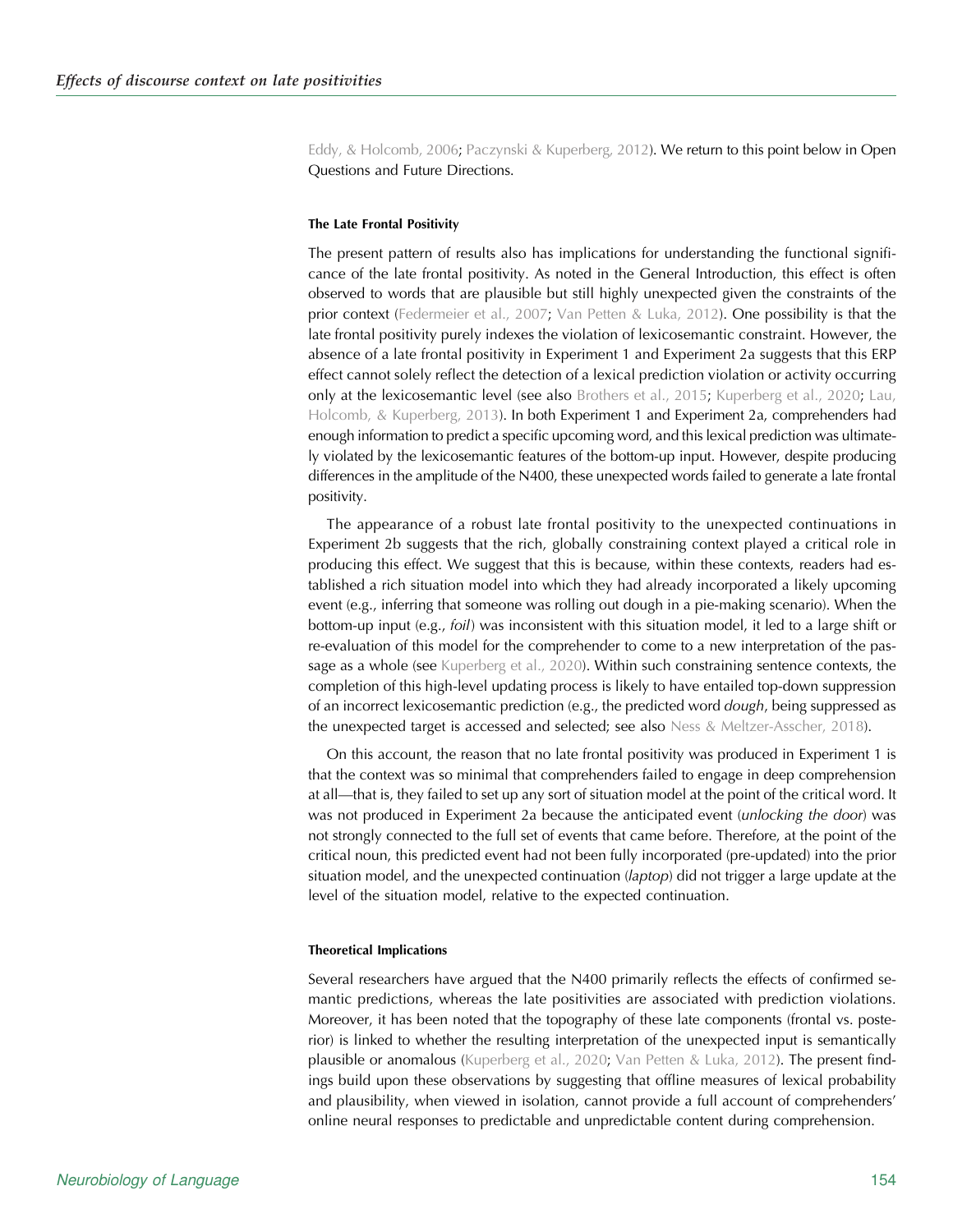<span id="page-20-0"></span>

**Figure 5.** A schematic diagram illustrating differences in the structure and state of reader's hierarchical generative networks across experiments and conditions. Dotted arrows represent anticipatory information that has been passed down through the hierarchy prior to word onset, while solid, upward arrows represent bottom-up information being passed from the lexical input through higher levels of the hierarchy. Increased N400 responses are thought to arise at the semantic feature level, as new unpredicted semantic information is accessed/decoded. The two late positivities are thought to arise when new information leads to large updates in the prior situation model (late frontal positivity, red), or when information conflicts with the constraints of the communication model, triggering re-analysis/repair (late posterior positivity/P600, blue).

Instead, these findings provide strong evidence for the idea that the late posterior positivity/ P600 cannot simply reflect the detection of a semantic anomaly, and that the late frontal positivity cannot simply reflect the detection of a lexical prediction violation. Instead, these findings demonstrate that an extended prior context plays an important role in eliciting these effects. We argue that this is because, by comprehending these contexts, readers established a situation model. We suggest that both late positivity effects reflect activity at this high level of representation.

We next argue that the full set of findings can be understood within a hierarchical generative framework of language processing (see also, [Kuperberg, 2016](#page-24-0); [Kuperberg & Jaeger, 2016](#page-24-0);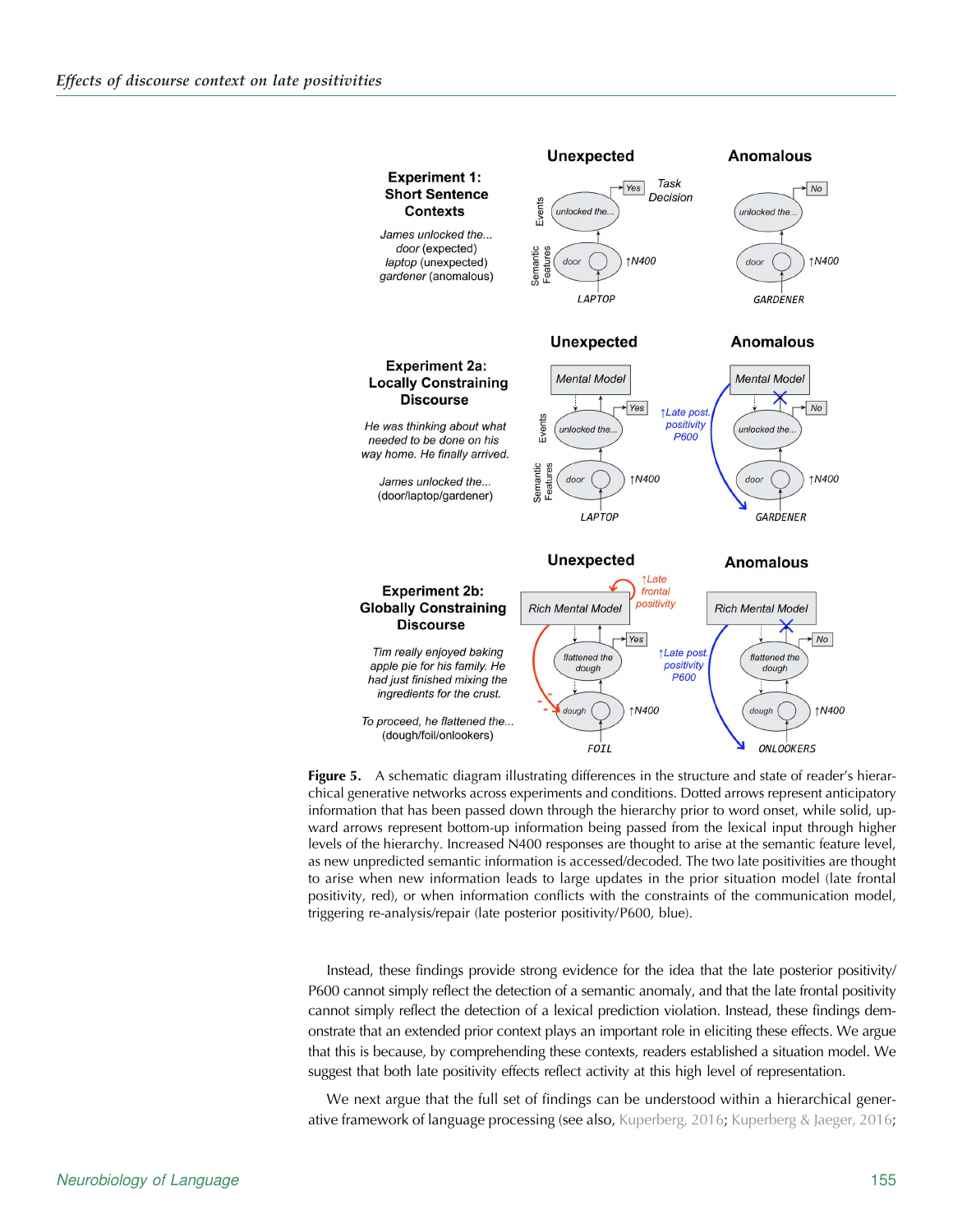[Kuperberg et al., 2020\)](#page-24-0). As noted in the General Introduction, within this framework, the particular subset of stored linguistic and nonlinguistic knowledge that an agent brings to any language task their *hierarchical generative model—will depend on their overall communicative goal (see [Figure 5](#page-20-0))*.

We suggest that in Experiment 1, when the prior context was extremely short, participants assembled a generative model that constituted the minimal number of levels required to fulfill the requirements of the task—that is, to decide whether or not each sentence made sense. The model included levels of representation that encoded the semantic and syntactic features of verbs and nouns, which were combined into event structures defining the broad thematicsemantic roles of "who does what to whom." Critically, this generative network did not include a still higher level of representation that encoded a situation model.

We suggest that, in Experiment 1, information was passed up the network primarily in a bottom-up fashion. Thus, constraints at the verb preactivated fine-grained semantic properties, as well as the part of speech of the upcoming noun phrase. Together, these allowed for the bottom-up anticipation of a specific upcoming event structure (e.g., Agent unlocked inanimate Patient). Expected critical nouns (e.g., unlocked the door) matched both fine-grained semantic predictions as well as the predicted event structure. Unexpected critical nouns mismatched the predicted semantic features, producing a larger N400, but were consistent with the verb's predicted event structure. Anomalous critical nouns again mismatched the predicted semantic features producing a larger N400, and they also mismatched the predicted event structure. Being able to distinguish between the match or mismatch at the level of the event structure was sufficient for participants to meet the requirements of the task. Crucially, because there was no high-level situation model, no late positivities were produced.

In contrast, we argue that in Experiments 2a and 2b, participants engaged in a deeper mode of comprehension, with the implicit goal of establishing coherence within and across sentences [\(Graesser et al., 1994\)](#page-23-0). To accomplish this goal, they assembled a generative network that included not only semantic, syntactic, and event structure representations, but also a still higher level of representation that encoded the situation model. This complete communication model established the constraints of the situation model—the assumption that the communicator would convey events that were possible in light of the preceding context, while ruling out potential event structures that conveyed impossible events (e.g., unlocking a gardener).

In both Experiments 2a and 2b, in the anomalous condition, the bottom-up input conflicted with the constraints of the situation model, leading to an initial failure to incorporate this input and a temporary arrest in comprehension. However, because, within this generative framework, the overarching goal is to explain the bottom-up input, the comprehender likely attempted to resolve this conflict through a second-pass analysis—that is, reanalyzing or repairing the input, and/or revising the communication model itself. We suggest that the late posterior positivity/ P600 reflected this decision to engage in second-pass attempts to explain the input.

In Experiment 2b, participants not only established a general situation model, but, prior to encountering the incoming word, they had established a rich and interconnected situation model, into which they had already incorporated a specific upcoming event. When the unexpected, bottom-up input reached this top layer of the hierarchy, it led to a shift/update in the participants' prior interpretation. We suggest that the late frontal positivity reflected this large shift in the situation model to reach a new coherent interpretation.

#### Open Questions and Future Directions

Our findings highlight a number of important questions for future research. With regard to the late frontal positivity, they suggest that rich globally constraining contexts play an important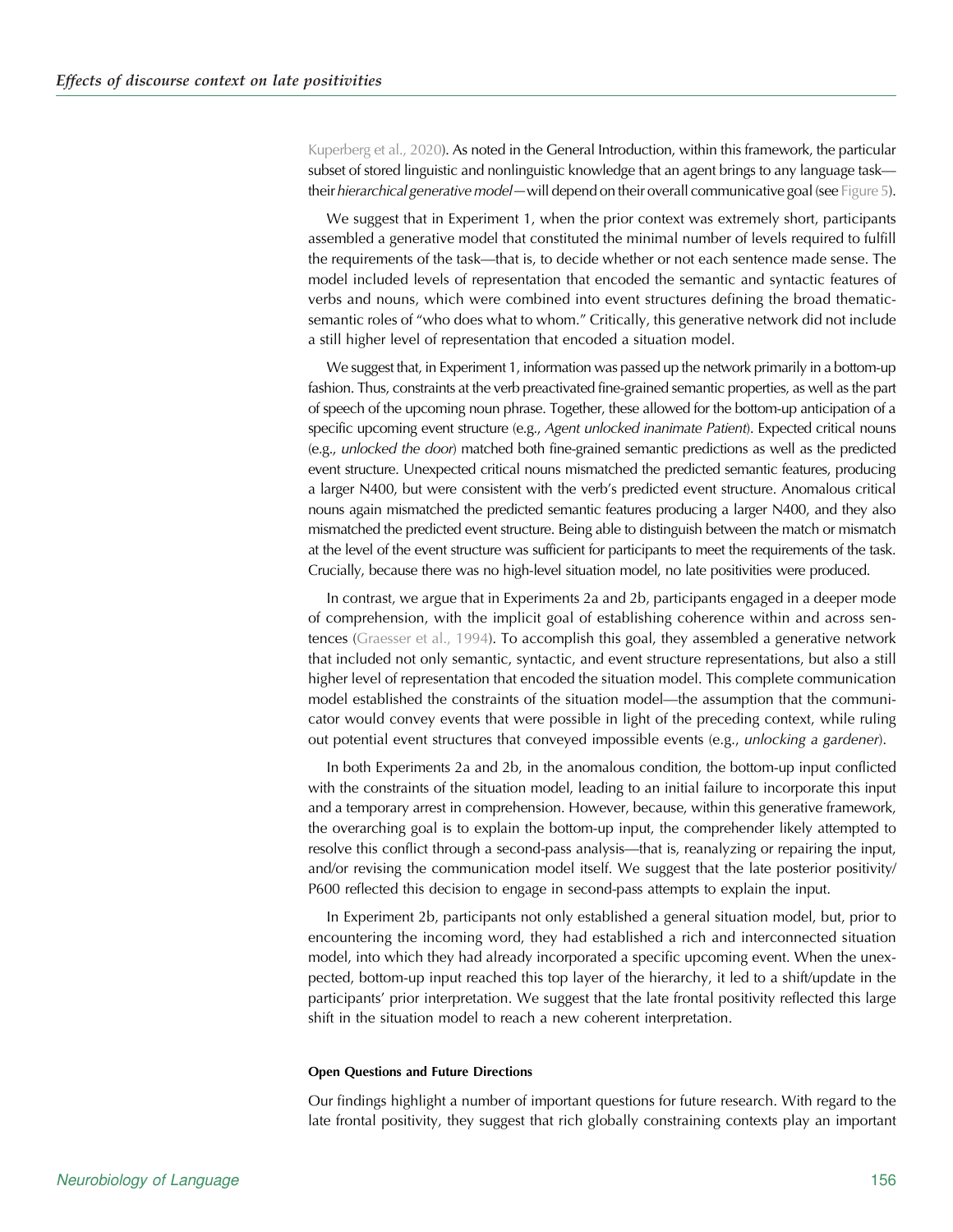role in eliciting this effect following a prediction violation. Critically though, there are several examples in the literature of enhanced late frontal positivities to unexpected words, even within lexically nonconstraining sentence contexts ([Federmeier & Kutas, 2005](#page-23-0); [Thornhill &](#page-25-0) [Van Petten, 2012](#page-25-0); [Zirnstein, van Hell, & Kroll, 2018](#page-25-0)). These findings can be explained within a hierarchical generative framework if it is assumed that, in such cases, unexpected incoming words are highly informative, producing a large update in the comprehenders' situation model, even though no specific event had been previously predicted. This hypothesis could be tested more directly in future studies by comparing ERP responses to contextually informative and uninformative words while holding other factors, such as cloze probability and lexical constraint, constant.

A second set of questions concerns the precise functional role of the late posterior positivity/ P600. Here we have argued that the key trigger for this effect, at the point of the critical word, is not simply a dichotomous decision or classification of sentences as well-formed or semantically anomalous ([Bornkessel-Schlesewsky et al., 2011](#page-23-0); [Sassenhagen et al., 2014\)](#page-25-0), but rather the downstream consequences of this decision. This has some interesting parallels with analogous discussions about the functional significance of the well-known P300 ERP component [\(Donchin & Coles, 1988](#page-23-0)), which shares common computational principles with the late posterior positivity/P600 ([Coulson, King, & Kutas, 1998;](#page-23-0) [Osterhout, Kim, & Kuperberg, 2012](#page-24-0); [Sassenhagen et al., 2014\)](#page-25-0). Although the posterior P300 is classically produced when participants make categorical task-relevant decisions about an eliciting event, it has been argued that simply making a task-relevant categorical decision is not sufficient to produce this effect; rather, what is critical is that this decision must have some utility for future action, described broadly by Donchin as "context updating" [\(Donchin & Coles, 1988\)](#page-23-0). This commitment to engage in this future-oriented activity (contextual updating) may be linked to the top-down allocation of attention, functioning to increases the gain on information processing, and possibly mediated by the phasic release of the neuromodulator norepinephrine ([Nieuwenhuis, Aston-Jones, &](#page-24-0) [Cohen, 2005;](#page-24-0) [Yu & Dayan, 2005\)](#page-25-0). In future studies, it will be important to test whether the late posterior positivity/P600 elicited to anomalous inputs during language comprehension is similarly linked to this type of top-down modulation of attentional gain.

Finally, the findings of this study tie into a large literature suggesting that comprehenders can approach a text with different goals and "standards of coherence," depending on task de-mands and their own internal motivations [\(Graesser et al., 1994](#page-23-0); [van den Broek, Bohn-Gettler,](#page-25-0) [Kendeou, Carlson, & White, 2011\)](#page-25-0). This has important implications for understanding the neurocognitive basis of poor reading comprehension. Skilled comprehenders are able to monitor and detect breaks in coherence during online processing, engaging in reanalysis and repair strategies to prevent comprehension failures, while poor readers are less accurate at detecting these coherence breaks and are less able to compensate accordingly ([Garner,](#page-23-0) [1980](#page-23-0); [McInnes, Humphries, Hogg-Johnson, & Tannock, 2003;](#page-24-0) [Wagoner, 1983](#page-25-0)). It will be important for future studies to investigate whether these two late positivities might provide a useful neural marker for probing these coherence monitoring processes during online language comprehension.

#### ACKNOWLEDGMENTS

The Sidney R. Baer Jr. Foundation supported undergraduate students Rebecca Nardulli and Simone Riley, who contributed to data collection. We would also like to thank Maria Luiza Cunha Lima and Bram Vandekerchkove for their contributions in constructing the experimental materials; Minjae Kim, Connie Choi, and Sophie Greene for their assistance with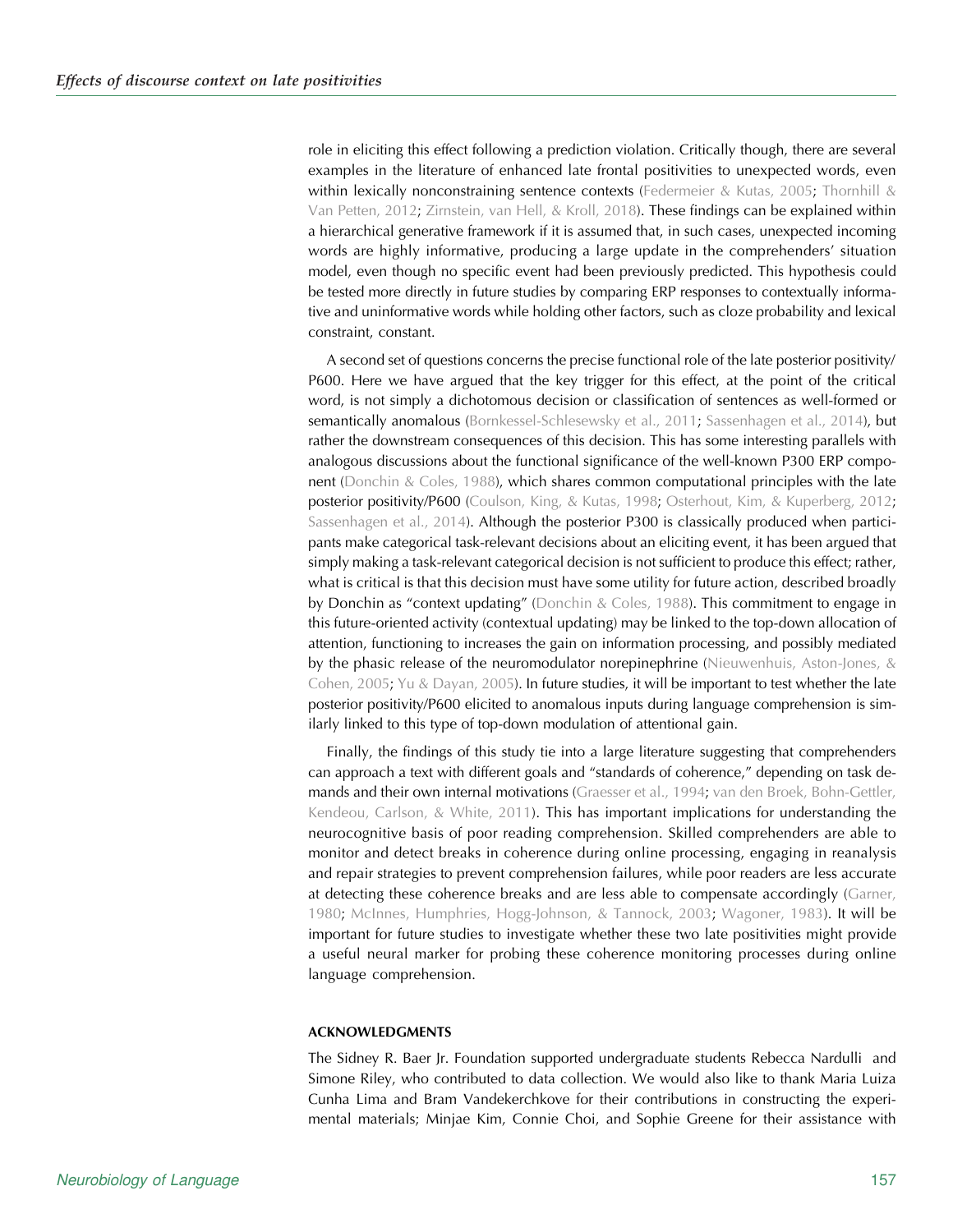<span id="page-23-0"></span>data collection; and Arim Choi and Lin Wang for helpful feedback and comments in preparing the manuscript.

# AUTHOR CONTRIBUTIONS

Trevor Brothers: Conceptualization; Methodology; Formal analysis; Writing – original draft; Review & editing. Eddie W. Wlotko: Conceptualization; Methodology; Funding acquisition. Lena Warnke: Conceptualization; Methodology; Review & editing. Gina R. Kuperberg: Conceptualization; Methodology; Review & editing; Funding acquisition; Supervision.

# FUNDING INFORMATION

G. R. Kuperberg, National Institute of Child Health and Human Development ([http://dx.doi.](http://dx.doi.org/10.13039/100000071) [org/10.13039/100000071](http://dx.doi.org/10.13039/100000071)), Award ID: R01 HD08252.

# REFERENCES

- Ainsworth-Darnell, K., Shulman, H. G., & Boland, J. E. (1998). Dissociating brain responses to syntactic and semantic anomalies: Evidence from event-related potentials. Journal of Memory and Language, 38, 112–130.
- Bentin, S., McCarthy, G., & Wood, C. C. (1985). Event-related potentials, lexical decision and semantic priming. Electroencephalography and Clinical Neurophysiology, 60, 343–355.
- Bornkessel-Schlesewsky, I., Kretzschmar, F., Tune, S., Wang, L., Genç, S., Philipp, M., & Schlesewsky, M. (2011). Think globally: Cross-linguistic variation in electrophysiological activity during sentence comprehension. Brain and Language, 117, 133–152.
- Boudewyn, M. A., Long, D. L., & Swaab, T. Y. (2013). Effects of working memory span on processing of lexical associations and congruence in spoken discourse. Frontiers in Psychology, 4.
- Brothers, T., Swaab, T. Y., & Traxler, M. J. (2015). Effects of prediction and contextual support on lexical processing: Prediction takes precedence. Cognition, 136, 135–149.
- Brouwer, H., Fitz, H., & Hoeks, J. (2012). Getting real about semantic illusions: Rethinking the functional role of the P600 in language comprehension. Brain Research, 1446, 127–143.
- Brysbaert, M., & New, B. (2009). Moving beyond Kučera and Francis: A critical evaluation of current word frequency norms and the introduction of a new and improved word frequency measure for American English. Behavior Research Methods, 41, 977–990.
- Camblin, C. C., Gordon, P. C., & Swaab, T. Y. (2007). The interplay of discourse congruence and lexical association during sentence processing: Evidence from ERPs and eye tracking. Journal of Memory and Language, 56, 103–128.
- Chow, W.-Y., Smith, C., Lau, E., & Phillips, C. (2016). A "bag-ofarguments" mechanism for initial verb predictions. Language, Cognition and Neuroscience, 31, 577–596.
- Coulson, S., King, J. W., & Kutas, M. (1998). Expect the unexpected: Event-related brain response to morphosyntactic violations. Language and Cognitive Processes, 13, 21–58.
- DeLong, K. A., Quante, L., & Kutas, M. (2014). Predictability, plausibility, and two late ERP positivities during written sentence comprehension. Neuropsychologia, 61, 150–162.
- DeLong, K. A., Urbach, T. P., Groppe, D. M., & Kutas, M. (2011). Overlapping dual ERP responses to low cloze probability sentence continuations. Psychophysiology, 48, 1203–1207.
- Donchin, E., & Coles, M. G. (1988). Is the P300 component a manifestation of context updating? Behavioral and Brain Sciences, 11, 357–374.
- Dowty, D. R. (1989). On the semantic content of the notion of thematic role. In G. Cherchia, B. Partee, & R. Turner (Eds.), Properties, types and meaning (pp. 69–129). Kluwer.
- Ericsson, E., Olofsson, J. K., Nordin, S., Rudolfsson, T., Sandstrom, G., (2008). Is the P600/SPS affected by the richness of semantic content? A linguistic ERP study in Swedish. Scandinavian Journal of Psychology, 49, 1–9.
- Federmeier, K. D., & Kutas, M. (2005). Aging in context: Age-related changes in context use during language comprehension. Psychophysiology, 42, 133–141.
- Federmeier, K. D., Kutas, M., & Schul, R. (2010). Age-related and individual differences in the use of prediction during language comprehension. Brain and Language, 115, 149–161.
- Federmeier, K. D., Wlotko, E. W., De Ochoa-Dewald, E., & Kutas, M. (2007). Multiple effects of sentential constraint on word processing. Brain Research, 1146, 75–84.
- Fitzsimmons, G., & Drieghe, D. (2013). How fast can predictability influence word skipping during reading? Journal of Experimental Psychology: Learning, Memory, and Cognition, 39, 1054–1063.
- Frank, M. C., & Goodman, N. D. (2012). Predicting pragmatic reasoning in language games. Science, 336, 998.
- Friederici, A. D., Pfeifer, E., & Hahne, A. (1993). Event-related brain potentials during natural speech processing: Effects of semantic, morphological and syntactic violations. Cognitive Brain Research, 1, 183–192.
- Friederici, A. D., Steinhauer, K., & Frisch, S. (1999). Lexical integration: Sequential effects of syntactic and semantic information. Memory & Cognition, 27(3), 438–453.
- Friston, K. J. (2005). A theory of cortical responses. Philosophical Transactions of the Royal Society B, 360, 815–836.
- Ganis, G., Kutas, M., & Sereno, M. I. (1996). The search for "common sense": An electrophysiological study of the comprehension of words and pictures in reading. Journal of Cognitive Neuroscience, 8, 89–106.
- Garner, R. (1980). Monitoring of understanding: An investigation of good and poor readers' awareness of induced miscomprehension of text. Journal of Reading Behavior, 12, 55–63.
- Graesser, A. C., Singer, M., & Trabasso, T. (1994). Constructing inferences during narrative text comprehension. Psychological Review, 101, 371–395.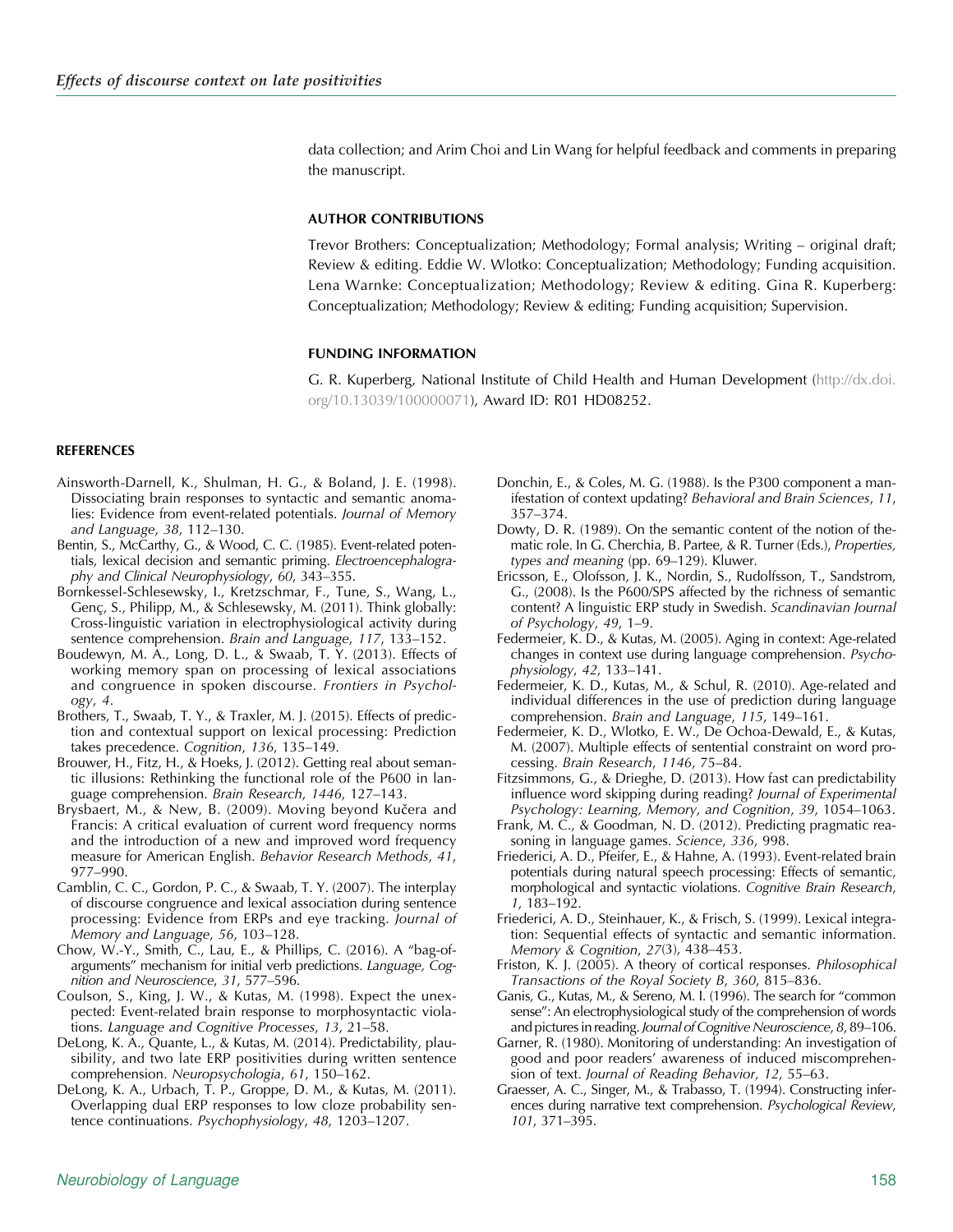<span id="page-24-0"></span>Gunter, T., Friederici, A., & Hahne, A. (1999). Brain responses during sentence reading. Neuroreport, 10, 3175–3178.

- Hagoort, P., Brown, C., & Groothusen, J. (1993). The syntactic positive shift (SPS) as an ERP measure of syntactic processing. Language and Cognitive Processes, 8(4), 439–483.
- Holcomb, P. J. (1988). Automatic and attentional processing: An event-related brain potential analysis of semantic priming. Brain and Language, 35, 66–85.
- Jackendoff, R. (1987). The status of thematic relations in linguistic theory. Linguistic Inquiry, 18, 369–411.
- Kim, A., & Osterhout, L. (2005). The independence of combinatory semantic processing: Evidence from event-related potentials. Journal of Memory and Language, 52, 205–225.
- Kintsch, W. (1988). The role of knowledge in discourse comprehension: A construction-integration model. Psychological Review, 95, 163–182.
- Kintsch, W., & van Dijk, T. A. (1978). Toward a model of text comprehension and production. Psychological Review, 85, 363–394.
- Kos, M., Vosse, T. G., van den Brink, D., & Hagoort, P. (2010). About edible restaurants: Conflicts between syntax and semantics as revealed by ERPs. Frontiers in Psychology, 1, 222.
- Kuperberg, G. R. (2007). Neural mechanisms of language comprehension: Challenges to syntax. Brain Research, 1146, 23–49.
- Kuperberg, G. R. (2010). Language in schizophrenia part 2: An introduction. Language and Linguistics Compass, 4, 576–589.
- Kuperberg, G. R. (2016). Separate streams or probabilistic inference? What the N400 can tell us about the comprehension of events. Language, Cognition and Neuroscience, 31, 602–616.
- Kuperberg, G. R., Brothers, T., & Wlotko, E. W. (2020). A tale of two positivities and the N400: Distinct neural signatures are evoked by confirmed and violated predictions at different levels of representation. Journal of Cognitive Neuroscience, 32, 12–35.
- Kuperberg, G. R., Caplan, D., Sitnikova, T., Eddy, M., & Holcomb, P. J. (2006). Neural correlates of processing syntactic, semantic, and thematic relationships in sentences. Language and Cognitive Processes, 21, 489–530.
- Kuperberg, G. R., & Jaeger, T. F. (2016). What do we mean by prediction in language comprehension? Language, Cognition and Neuroscience, 31, 32–59.
- Kuperberg, G. R., Paczynski, M., & Ditman, T. (2011). Establishing causal coherence across Sentences: An ERP study. Journal of Cognitive Neuroscience, 23, 1230–1246.
- Kuperberg, G. R., Sitnikova, T., Caplan, D., & Holcomb, P. J. (2003). Electrophysiological distinctions in processing conceptual relationships within simple sentences. Cognitive Brain Research, 17, 117–129.
- Kutas, M. (1993). In the company of other words: Electrophysiological evidence for single-word and sentence context effects. Language and Cognitive Processes, 8, 533–572.
- Kutas, M., & Federmeier, K. D. (2011). Thirty years and counting: Finding meaning in the N400 component of the event-related brain potential (ERP). Annual Review of Psychology, 62, 621–647.
- Kutas, M., & Hillyard, S. A. (1980). Reading senseless sentences: Brain potentials reflect semantic incongruity. Science, 207, 203–205.
- Kutas, M., & Hillyard, S. A. (1983). Event-related brain potentials to grammatical errors and semantic anomalies. Memory & Cognition, 11, 539–550.
- Kutas, M., & Hillyard, S. A. (1984). Brain potentials during reading reflect word expectancy and semantic association. Nature, 307, 161.
- Lau, E. F., Holcomb, P. J., & Kuperberg, G. R. (2013). Dissociating N400 effects of prediction from association in single-word contexts. Journal of Cognitive Neuroscience, 2, 484–502.
- Lau, E., Namyst, A., Fogel, A., & Delgado, T. (2016). A direct comparison of N400 Effects of predictability and incongruity in adjective-noun combination. Collabra: Psychology, 2, 13.
- Ledoux, K., Camblin, C. C., Swaab, T. Y., & Gordon, P. C. (2006). Reading words in discourse: The modulation of lexical priming effects by message-level context. Behavioral and Cognitive Neuroscience Reviews, 5, 107–127.
- Levin, B. (1993). English verb classes and alternations: A preliminary investigation. University of Chicago Press.
- Li, X., Shu, H., Liu, Y., & Li, P. (2006). Mental representation of verb meaning: Behavioral and electrophysiological evidence. Journal of Cognitive Neuroscience, 18, 1774–1787.
- McInnes, A., Humphries, T., Hogg-Johnson, S., & Tannock, R. (2003). Listening comprehension and working memory are impaired in attention-deficit hyperactivity disorder irrespective of language impairment. Journal of Abnormal Child Psychology, 31, 427–443.
- Morey, R. D. (2008) Confidence intervals from normalized data: A correction to Cousineau (2005). Tutorial in Quantitative Methods for Psychology, 4, 61–64.
- Mumford, D. (1992). On the computational architecture of the neocortex. II. The role of cortico-cortical loops. Biological Cybernetics, 66, 241–251.
- Münte, T. F., Heinze, H.-J., Matzke, M., Wieringa, B. M., & Johannes, S. (1998). Brain potentials and syntactic violations revisited: No evidence for specificity of the syntactic positive shift. Neuropsychologia, 36, 217–226.
- Münte, T. F., Matzke, M., & Johannes, S. (1997). Brain activity associated with syntactic incongruencies in words and pseudowords. Journal of Cognitive Neuroscience, 9, 318–329.
- Ness, T., & Meltzer-Asscher, A. (2018). Lexical inhibition due to failed prediction. Behavioral evidence and ERP correlates. Journal of Experimental Psychology: Learning, Memory and Cognition, 44, 1269–1285.
- Nieuwenhuis, S., Aston-Jones, G., & Cohen, J. D. (2005). Decision making, the P3, and the locus coeruleus–norepinephrine system. Psychological Bulletin, 131, 510.
- Nieuwland, M. S., & Van Berkum, J. J. A. (2005). Testing the limits of the semantic illusion phenomenon: ERPs reveal temporary semantic change deafness in discourse comprehension. Cognitive Brain Research, 24, 691–701.
- Osterhout, L., & Holcomb, P. J. (1992). Event-related brain potentials elicited by syntactic anomaly. Journal of Memory and Language, 31, 785–806.
- Osterhout, L., & Nicol, J. (1999). On the distinctiveness, independence, and time course of the brain responses to syntactic and semantic anomalies. Language and Cognitive Processes, 14, 283–317.
- Osterhout, L., Kim, A., & Kuperberg, G. R. (2012). The neurobiology of sentence comprehension. The Cambridge Handbook of Psycholinguistics, 365–389.
- Paczynski, M., & Kuperberg, G. R. (2011). Electrophysiological evidence for use of the animacy hierarchy, but not thematic role assignment, during verb-argument processing. Language and Cognitive Processes, 26, 1402–1456.
- Paczynski, M., & Kuperberg, G. R. (2012). Multiple influences of semantic memory on sentence processing: Distinct effects of semantic relatedness on violations of real-world event/state knowledge and animacy selection restrictions. Journal of Memory and Language, 67, 426–448.
- Rao, R. P., & Ballard, D. H. (1999). Predictive coding in the visual cortex: A functional interpretation of some extra-classical receptivefield effects. Nature Neuroscience, 2, 79–87.
- Rayner, K., & Well, A. D. (1996). Effects of contextual constraint on eye movements in reading: A further examination. Psychonomic Bulletin & Review, 3, 504–509.